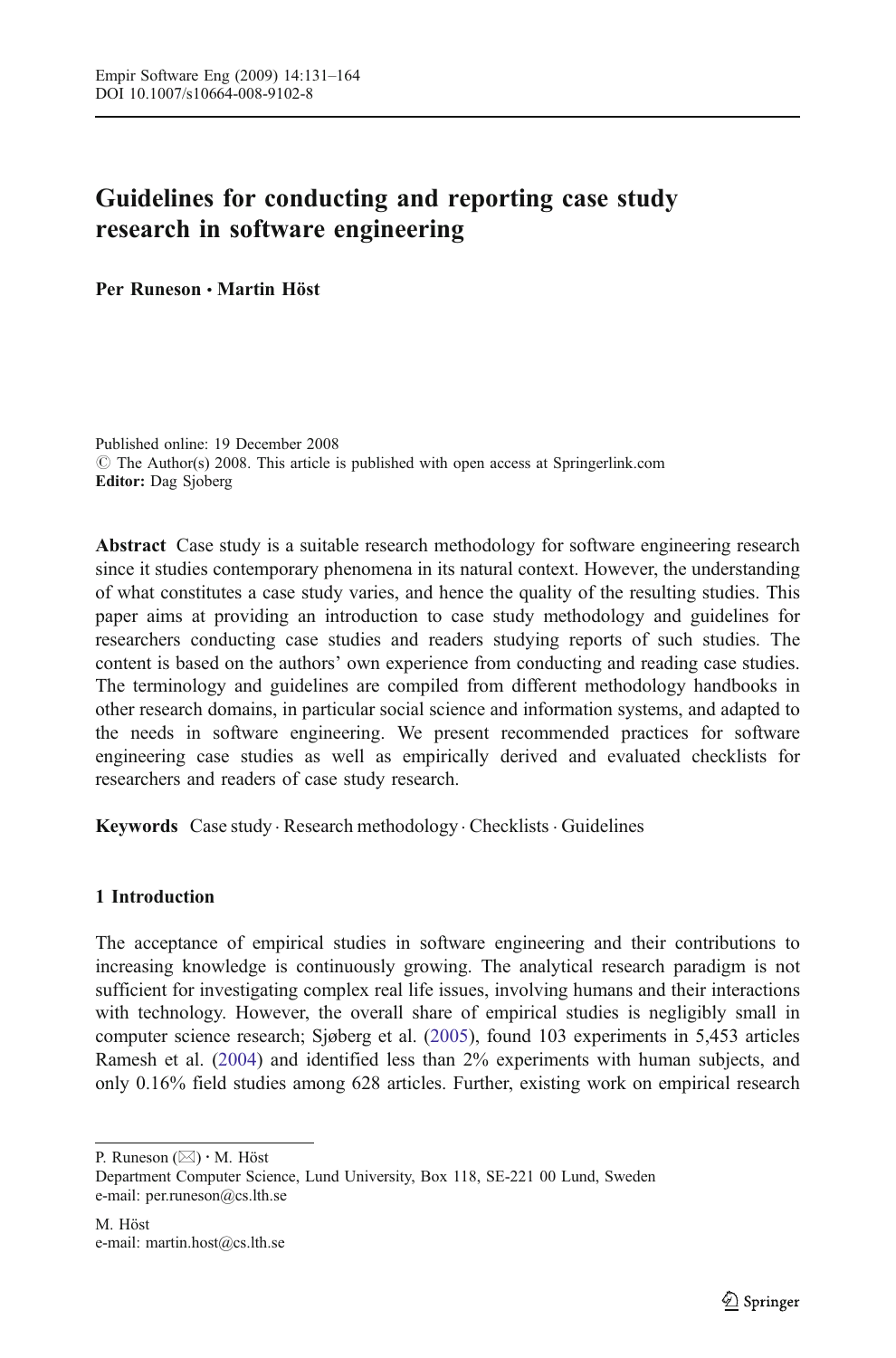methodology in software engineering has a strong focus on experimental research; the earliest by Moher and Schneider [\(1981](#page-32-0)), Basili et al. ([1986\)](#page-31-0), the first methodology handbook by Wohlin et al. ([2000\)](#page-32-0), and promoted by Tichy ([1998](#page-32-0)). All have a tendency towards quantitative approaches, although also qualitative approaches are discussed during the later years, e.g. by Seaman ([1999\)](#page-32-0). There exist guidelines for experiments' conduct (Kitchenham et al. [2002;](#page-31-0) Wohlin et al. [2000\)](#page-32-0) and reporting (Jedlitschka and Pfahl [2005](#page-31-0)), measurements (Basili and Weiss [1984;](#page-31-0) Fenton and Pfleeger [1996;](#page-31-0) van Solingen and Berghout [1999](#page-32-0)), and systematic reviews (Kitchenham [2007](#page-32-0)), while only little is written on case studies in software engineering (Höst and Runeson [2007;](#page-31-0) Kitchenham et al. [1995](#page-31-0); Wohlin et al. [2003\)](#page-33-0) and qualitative methods (Dittrich [2007](#page-31-0); Seaman [1999;](#page-32-0) Sim et al. [2001](#page-32-0)). Recently, a comprehensive view of empirical research issues for software engineering has been presented, edited by Shull et al. ([2008](#page-32-0)).

The term "case study" appears every now and then in the title of software engineering research papers. However, the presented studies range from very ambitious and well organized studies in the field, to small toy examples that claim to be case studies. Additionally, there are different taxonomies used to classify research. The term case study is used in parallel with terms like field study and observational study, each focusing on a particular aspect of the research methodology. For example, Lethbridge et al. use field studies as the most general term (Lethbridge et al. [2005\)](#page-32-0), while Easterbrook et al. ([2008\)](#page-31-0) call *case studies* one of five "classes of research methods". Zelkowitz and Wallace propose a terminology that is somewhat different from what is used in other fields, and categorize project monitoring, case study and field study as observational methods (Zelkowitz and Wallace [1998](#page-33-0)). This plethora of terms causes confusion and problems when trying to aggregate multiple empirical studies.

The case study methodology is well suited for many kinds of software engineering research, as the objects of study are contemporary phenomena, which are hard to study in isolation. Case studies do not generate the same results on e.g. causal relationships as controlled experiments do, but they provide deeper understanding of the phenomena under study. As they are different from analytical and controlled empirical studies, case studies have been criticized for being of less value, impossible to generalize from, being biased by researchers etc. This critique can be met by applying proper research methodology practices as well as reconsidering that knowledge is more than statistical significance (Flyvbjerg [2007;](#page-31-0) Lee [1989\)](#page-32-0). However, the research community has to learn more about the case study methodology in order to review and judge it properly.

Case study methodology handbooks are superfluously available in e.g. social sciences (Robson [2002;](#page-32-0) Stake [1995;](#page-32-0) Yin [2003\)](#page-33-0) which literature also has been used in software engineering. In the field of information systems (IS) research, the case study methodology is also much more mature than in software engineering. For example, Benbasat et al. provide a brief overview of case study research in information systems (Benbasat et al. [1987\)](#page-31-0), Lee analyzes case studies from a positivistic perspective (Lee [1989](#page-32-0)) and Klein and Myers do the same from an interpretive perspective (Klein and Myers [1999](#page-31-0)).

It is relevant to raise the question: what is specific for software engineering that motivates specialized research methodology? In addition to the specifics of the examples, the characteristics of software engineering objects of study are different from social science and also to some extent from information systems. The study objects are 1) private corporations or units of public agencies *developing* software rather than public agencies or private corporations using software systems; 2) project oriented rather than line or function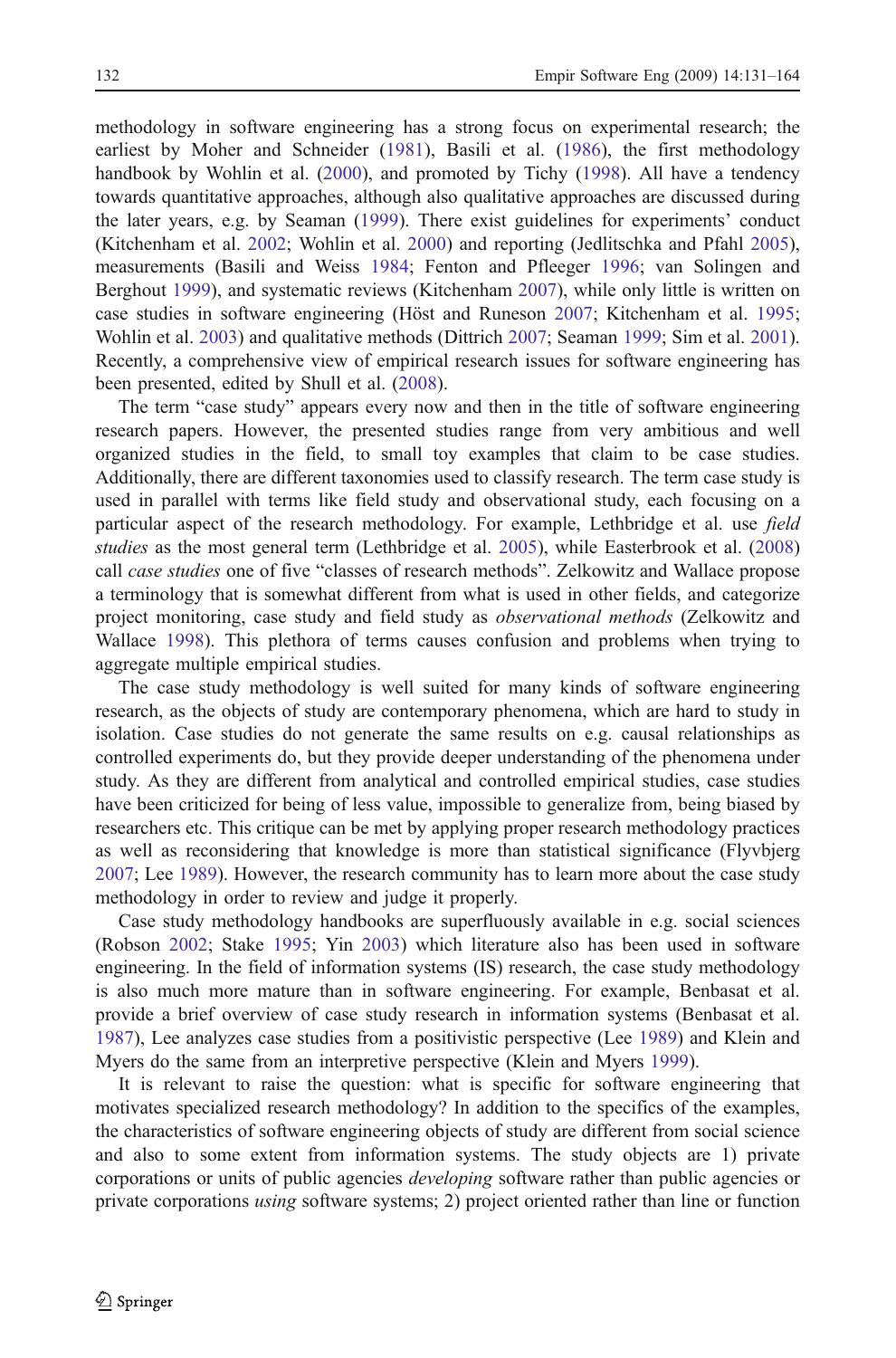oriented; and 3) the studied work is advanced engineering work conducted by highly educated people rather than routine work. Additionally, the software engineering research community has a pragmatic and result-oriented view on research methodology, rather than a philosophical stand, as noticed by Seaman ([1999\)](#page-32-0).

The purpose of this paper is to provide guidance for the researcher conducting case studies, for reviewers of case study manuscripts and for readers of case study papers. It is synthesized from general methodology handbooks, mainly from the social science field, as well as literature from the information systems field, and adapted to software engineering needs. Existing literature on software engineering case studies is of course included as well. The underlying analysis is done by structuring the information according to a general case study research process (presented in Section [2.4\)](#page-6-0). Where different recommendations or terms appear, the ones considered most suited for the software engineering domain are selected, based on the authors' experience on conducting case studies and reading case study reports. Links to data sources are given by regular references. Specifically, checklists for researchers and readers are derived through a systematic analysis of existing checklists (Höst and Runeson [2007\)](#page-31-0), and later evaluated by PhD students as well as by members of the International Software Engineering Research Network and updated accordingly.

This paper does not provide absolute statements for what is considered a "good" case study in software engineering. Rather it focuses on a set of issues that all contribute to the quality of the research. The minimum requirement for each issue must be judged in its context, and will most probably evolve over time. This is similar to the principles by Klein and Myers for IS case studies (Klein and Myers [1999\)](#page-31-0), "it is incumbent upon authors, reviewers, and exercise their judgment and discretion in deciding whether, how and which of the principles should be applied". We do neither assess the current status of case study research in software engineering. This is worth a study on its own, similar to the systematic review on experiments by Sjøberg et al. [\(2005](#page-32-0)). Further, examples are used both to illustrate good practices and lack thereof.

This paper is outlined as follows. We first define a set of terms in the field of empirical research, which we use throughout the paper (Section [2.1\)](#page-3-0), set case study research into the context of other research methodologies (Section [2.2](#page-4-0)) and discuss the motivations for software engineering case studies (Section [2.3](#page-6-0)). We define a case study research process (Section [2.4](#page-6-0)) and terminology (Section [2.5\)](#page-7-0), which are used for the rest of the paper. Section [3](#page-7-0) discusses the design of a case study and planning for data collection. Section [4](#page-13-0) describes the process of data collection. In Section [5](#page-19-0) issues on data analysis are treated, and reporting is discussed in Section [6.](#page-23-0) Section [7](#page-27-0) discusses reading and reviewing case study report, and Section [8](#page-28-0) summarizes the paper. Checklists for conducting and reading case study research are linked to each step in the case study process, and summarized in the [Appendix](#page-29-0).

Throughout the paper, we use three different case study examples to illustrate the methods. The examples are selected from the authors' publications, representing a variety of approaches within case study research. They illustrate solutions or identify problems in case study research, i.e. are not always compliant with the guidelines in this paper. The examples are presented in a format like this and they are denoted study XP, RE and QA after their research area on agile methods (extreme programming), requirements engineering and quality assurance, respectively. More information about the studies can be found in the original publications (Karlström and Runeson [2005](#page-31-0); [2006](#page-31-0)) (XP), (Regnell et al. [2001\)](#page-32-0) (RE), and (Andersson and Runeson [2007a,](#page-30-0) [b](#page-31-0)) (QA).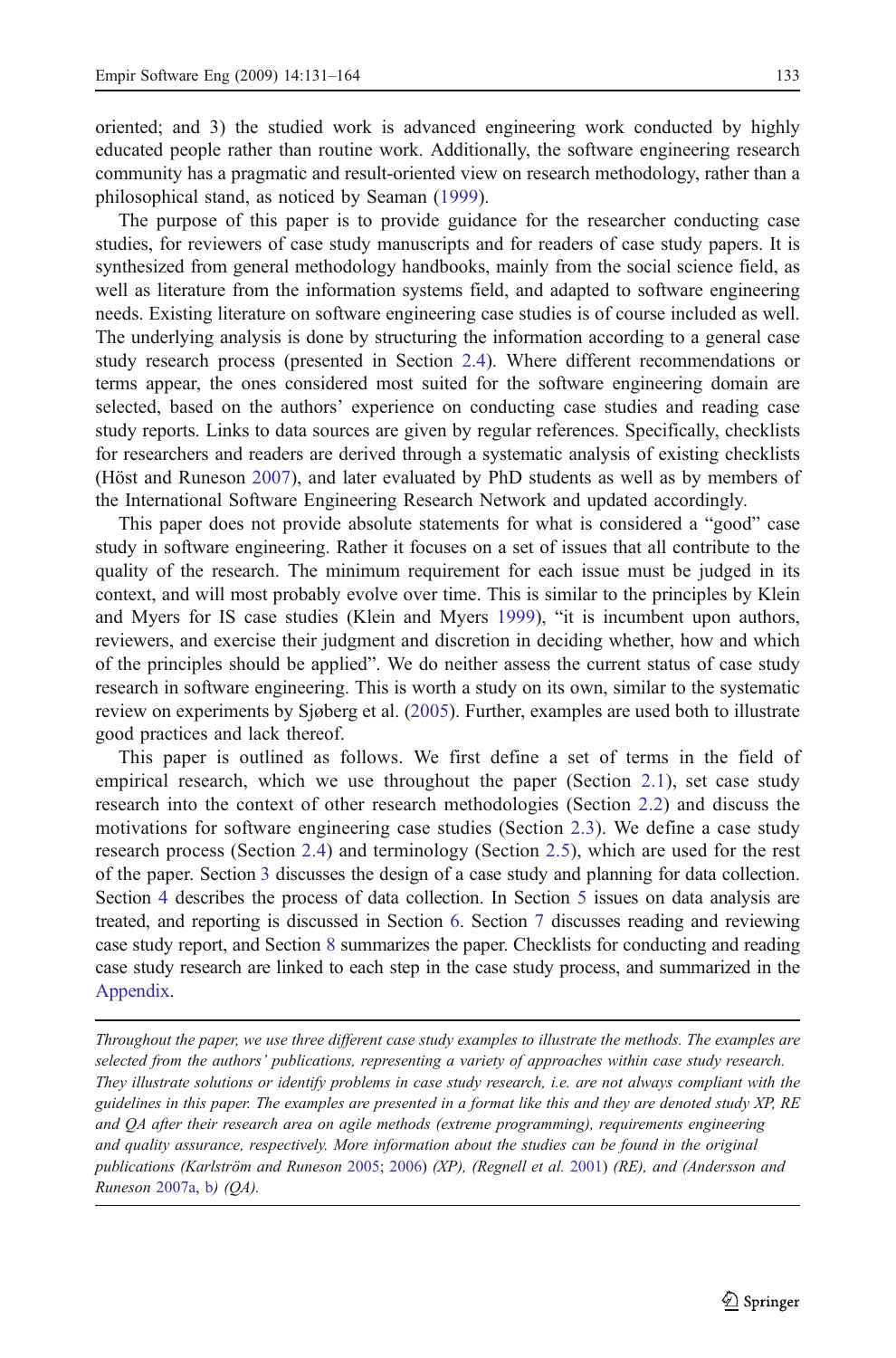## <span id="page-3-0"></span>2 Background and Definition of Concepts

### 2.1 Research Methodology

In order to set the scope for the type of empirical studies we address in this paper, we put case studies into the context of other research methodologies and refer to general definitions of the term case study according to Robson ([2002\)](#page-32-0), Yin ([2003\)](#page-33-0) and Benbasat et al. ([1987\)](#page-31-0) respectively.

The three definitions agree on that case study is an empirical method aimed at investigating contemporary phenomena in their context. Robson calls it a research strategy and stresses the use of *multiple sources of evidence*, Yin denotes it an inquiry and remarks that the boundary between the phenomenon and its context may be unclear, while Benbasat et al. make the definitions somewhat more specific, mentioning *information gathering from* few entities (people, groups, organizations), and the lack of experimental control.

There are three other major research methodologies which are related to case studies:

- & Survey, which is the "collection of standardized information from a specific population, or some sample from one, usually, but not necessarily by means of a questionnaire or interview" (Robson [2002\)](#page-32-0).
- Experiment, or controlled experiment, which is characterized by "measuring the effects of manipulating one variable on another variable" (Robson [2002\)](#page-32-0) and that "subjects are assigned to treatments by random."(Wohlin et al. [2000](#page-32-0)). Quasi-experiments are similar to controlled experiments, except that subjects are not randomly assigned to treatments. Quasi-experiments conducted in an industry setting may have many characteristics in common with case studies.
- & Action research, with its purpose to "influence or change some aspect of whatever is the focus of the research" (Robson [2002](#page-32-0)), is closely related to case study. More strictly, a case study is purely observational while action research is focused on and involved in the change process. In software process improvement (Dittrich et al. [2008](#page-31-0); Iversen et al. [2004\)](#page-31-0) and technology transfer studies (Gorschek et al. [2006](#page-31-0)), the research method should be characterized as action research. However, when studying the effects of a change, e.g. in pre- and post-event studies, we classify the methodology as case study. In IS, where action research is widely used, there is a discussion on finding the balance between action and research, see e.g. (Avison et al. [2001;](#page-31-0) Baskerville and Wood-Harper [1996\)](#page-31-0). For the research part of action research, these guidelines apply as well.

Easterbrook et al. [\(2008](#page-31-0)) also count ethnographic studies among the major research methodologies. We prefer to consider ethnographic studies as a specialized type of case studies with focus on cultural practices (Easterbrook et al. [2008](#page-31-0)) or long duration studies with large amounts of participant-observer data (Klein and Myers [1999\)](#page-31-0). Zelkowitz and Wallace define four different "observational methods" in software engineering (Zelkowitz and Wallace [1998](#page-33-0)); project monitoring, case study, assertion and field study. Our guidelines apply to all these, except assertion which is not considered a proper research method. In general, the borderline between the types of study is not always distinct. We prefer to see project monitoring as a part of a case study and *field studies* as multiple case studies. Robson summarizes his view, which seems functional in software engineering as well: "Many flexible design studies, although not explicitly labeled as such, can be usefully viewed as case studies." (Robson [2002\)](#page-32-0) p 185.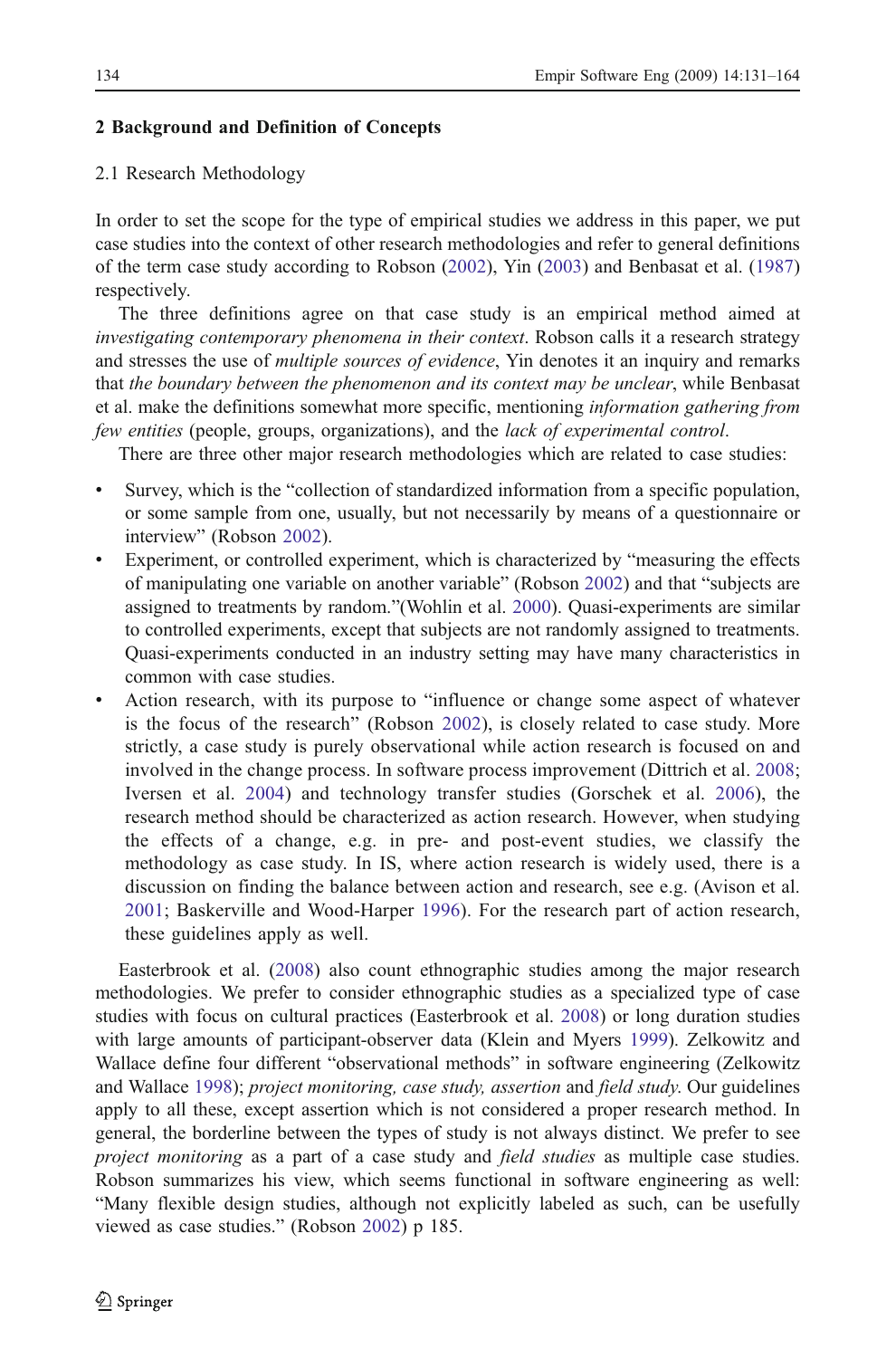<span id="page-4-0"></span>Finally, a case study may contain elements of other research methods, e.g. a survey may be conducted within a case study, literature search often precede a case study and archival analyses may be a part of its data collection. Ethnographic methods, like interviews and observations are mostly used for data collection in case studies.

# 2.2 Characteristics of Research Methodologies

Different research methodologies serve different purposes; one type of research methodology does not fit all purposes. We distinguish between four types of purposes for research based on Robson's [\(2002](#page-32-0)) classification:

- & Exploratory—finding out what is happening, seeking new insights and generating ideas and hypotheses for new research.
- Descriptive—portraying a situation or phenomenon.
- Explanatory—seeking an explanation of a situation or a problem, mostly but not necessary in the form of a causal relationship. $<sup>1</sup>$ </sup>
- Improving—trying to improve a certain aspect of the studied phenomenon.<sup>2</sup>

Case study methodology was originally used primarily for exploratory purposes, and some researchers still limit case studies for this purpose, as discussed by Flyvbjerg [\(2007](#page-31-0)). However, it is also used for descriptive purposes, if the generality of the situation or phenomenon is of secondary importance. Case studies may be used for explanatory purposes, e.g. in interrupted time series design (pre- and post-event studies) although the isolation of factors may be a problem. This involves testing of existing theories in confirmatory studies. Finally, as indicated above, case studies in the software engineering discipline often take an improvement approach, similar to action research; see e.g. the QA study (Andersson and Runeson [2007b](#page-31-0)).

Klein and Myers define three types of case study depending on the research perspective, positivist, critical and interpretive (Klein and Myers [1999](#page-31-0)). A positivist case study searches evidence for formal propositions, measures variables, tests hypotheses and draws inferences from a sample to a stated population, i.e. is close to the natural science research model (Lee [1989\)](#page-32-0) and related to Robson's explanatory category. A critical case study aims at social critique and at being emancipatory, i.e. identifying different forms of social, cultural and political domination that may hinder human ability. Improving case studies may have a character of being critical. An *interpretive* case study attempts to understand phenomena through the participants' interpretation of their context, which is similar to Robson's exploratory and descriptive types. Software engineering case studies tend to lean towards a positivist perspective, especially for explanatory type studies.

Conducting research on real world issues implies a trade-off between level of control and degree of realism. The realistic situation is often complex and non-deterministic, which hinders the understanding of what is happening, especially for studies with explanatory purposes. On the other hand, increasing the control reduces the degree of realism, sometimes leading to the real influential factors being set outside the scope of the study.

<sup>&</sup>lt;sup>1</sup> Easterbrook et al. distinguish between exploratory and confirmatory case studies. We interpret Robson's explanatory category being closely related to Easterbrook's confirmatory category.<br><sup>2</sup> Robson denotes this category "emancipatory" in the social science context, while improvement is our

adaptation to an engineering context.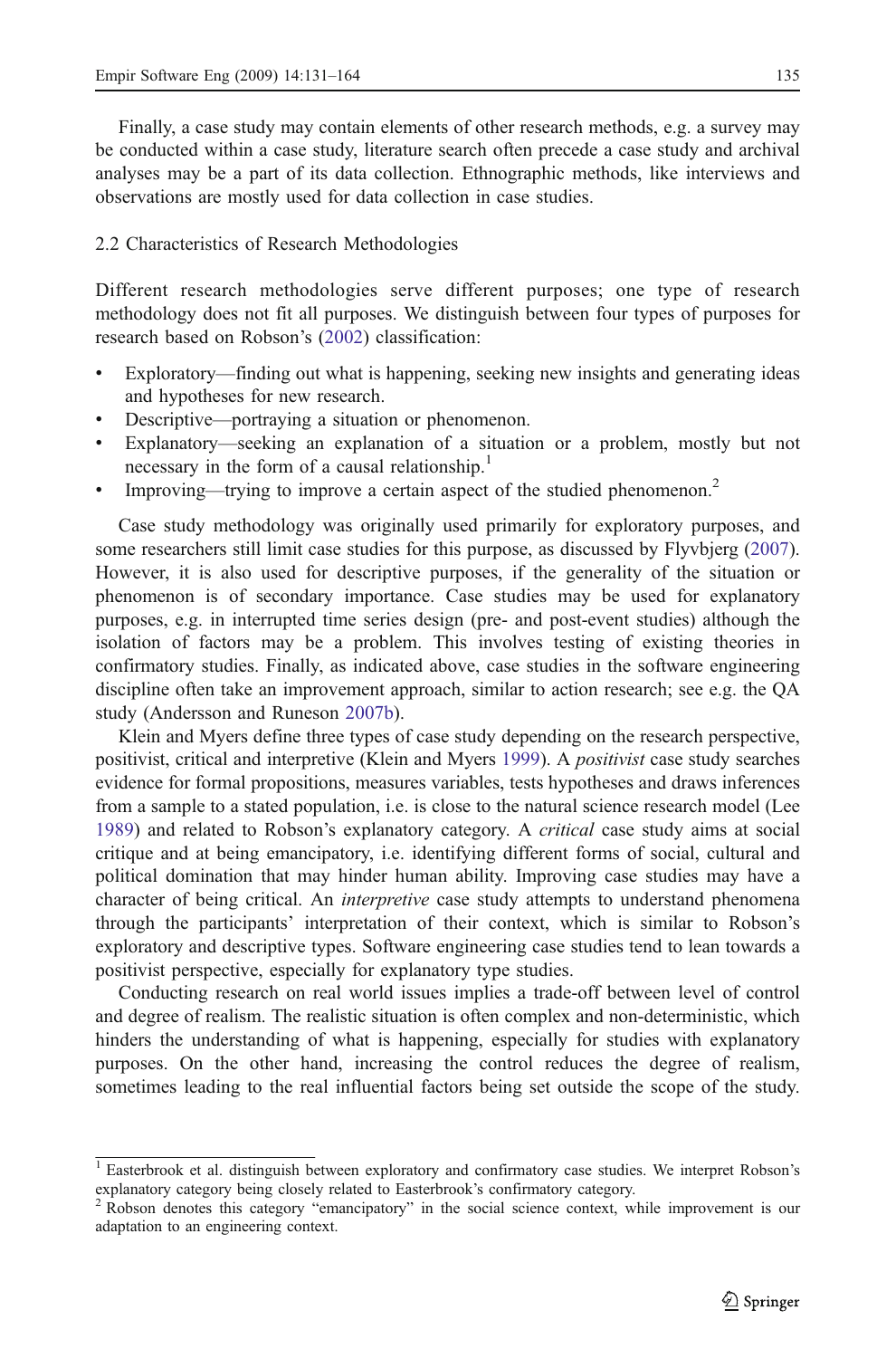Case studies are by definition conducted in real world settings, and thus have a high degree of realism, mostly at the expense of the level of control.

The data collected in an empirical study may be quantitative or qualitative. Quantitative data involves numbers and classes, while qualitative data involves words, descriptions, pictures, diagrams etc. Quantitative data is analyzed using statistics, while qualitative data is analyzed using categorization and sorting. Case studies tend mostly to be based on qualitative data, as these provide a richer and deeper description. However, a combination of qualitative and quantitative data often provides better understanding of the studied phenomenon (Seaman [1999](#page-32-0)), i.e. what is sometimes called "mixed methods" (Robson [2002](#page-32-0)).

The research process may be characterized as fixed or flexible according to Anastas and MacDonald ([1994](#page-30-0)) and Robson ([2002](#page-32-0)). In a fixed design process, all parameters are defined at the launch of the study, while in a flexible design process key parameters of the study may be changed during the course of the study. Case studies are typically flexible design studies, while experiments and surveys are fixed design studies. Other literature use the terms quantitative and qualitative *design* studies, for fixed and flexible design studies respectively. We prefer to adhere to the fixed/flexible terminology since it reduces the risk for confusion that a study with qualitative design may collect both qualitative and quantitative data. Otherwise it may be unclear whether the term qualitative refers to the data or the design of the study,

Triangulation is important to increase the precision of empirical research. Triangulation means taking different angles towards the studied object and thus providing a broader picture. The need for triangulation is obvious when relying primarily on qualitative data, which is broader and richer, but less precise than quantitative data. However, it is relevant also for quantitative data, e.g. to compensate for measurement or modeling errors. Four different types of triangulation may be applied (Stake [1995](#page-32-0)):

- & Data (source) triangulation—using more than one data source or collecting the same data at different occasions.
- Observer triangulation—using more than one observer in the study.
- & Methodological triangulation—combining different types of data collection methods, e.g. qualitative and quantitative methods.
- Theory triangulation—using alternative theories or viewpoints.

Table 1 shows an overview of the primary characteristics of the above discussed research methodologies

Yin adds specifically to the characteristics of a case study that it (Yin [2003\)](#page-33-0):

- & "copes with the technically distinctive situation in which there will be many more variables than data points, and as one result
- & relies on multiple sources of evidence, with data needing to converge in a triangulating fashion, and as another result
- benefits from the prior development of theoretical propositions to guide data collection and analysis."

| Methodology     | Primary objective | Primary data       | Design   |
|-----------------|-------------------|--------------------|----------|
| Survey          | Descriptive       | Quantitative       | Fixed    |
| Case study      | Exploratory       | <b>Oualitative</b> | Flexible |
| Experiment      | Explanatory       | Quantitative       | Fixed    |
| Action research | Improving         | <b>Oualitative</b> | Flexible |

Table 1 Overview of research methodology characteristics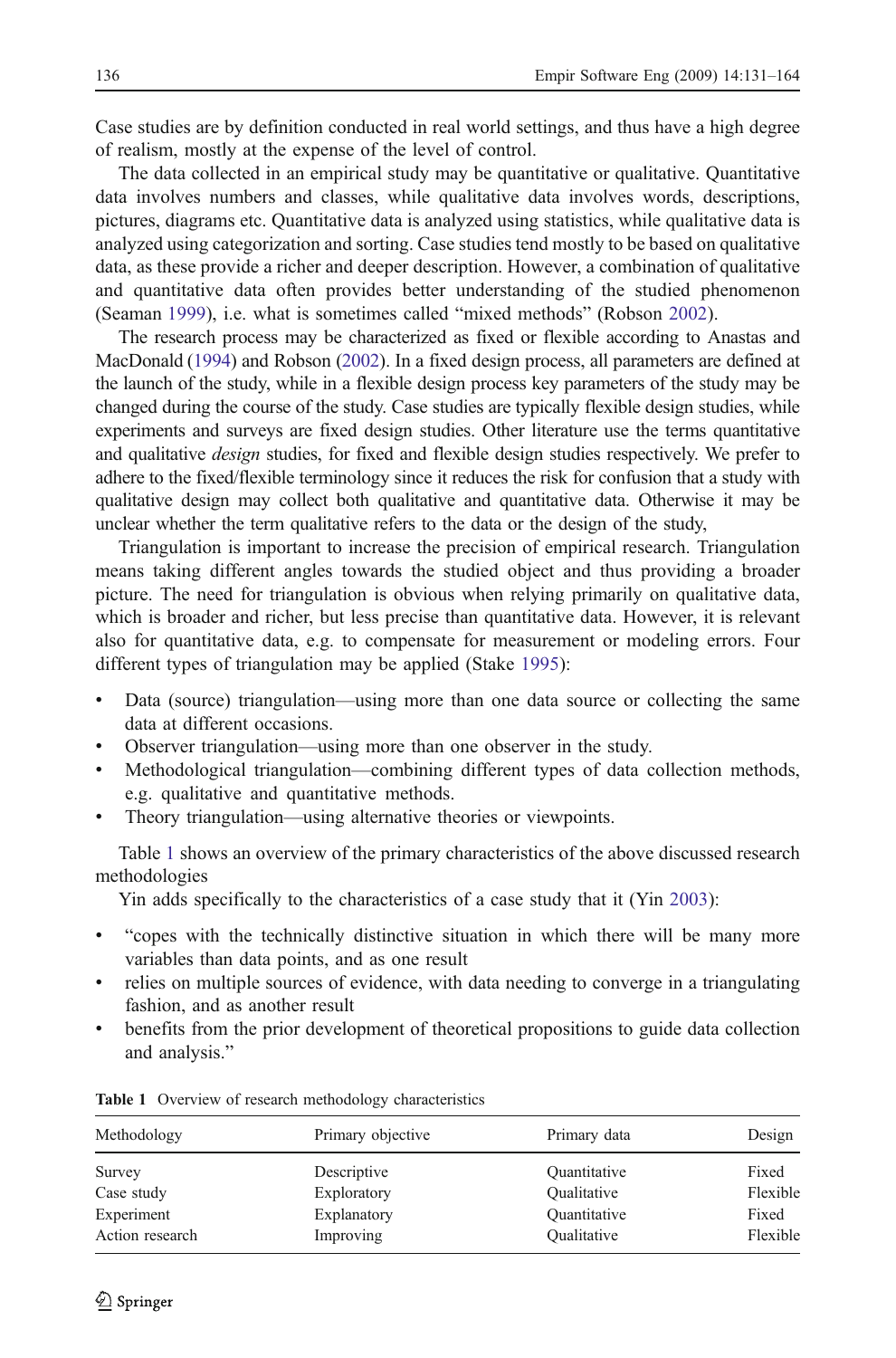<span id="page-6-0"></span>Hence, a case study will never provide conclusions with statistical significance. On the contrary, many different kinds of evidence, figures, statements, documents, are linked together to support a strong and relevant conclusion.

Perry et al. define similar criteria for a case study (Perry et al. [2005](#page-32-0)). It is expected that a case study:

- & "Has research questions set out from the beginning of the study
- & Data is collected in a planned and consistent manner
- & Inferences are made from the data to answer the research question
- Explores a phenomenon, or produces an explanation, description, or causal analysis of it
- & Threats to validity are addressed in a systematic way."

In summary, the key characteristics of a case study are that 1) it is of flexible type, coping with the complex and dynamic characteristics of real world phenomena, like software engineering, 2) its conclusions are based on a clear chain of evidence, whether qualitative or quantitative, collected from multiple sources in a planned and consistent manner, and 3) it adds to existing knowledge by being based on previously established theory, if such exist, or by building theory.

# 2.3 Why Case Studies in Software Engineering?

Case studies are commonly used in areas like psychology, sociology, political science, social work, business, and community planning (e.g. Yin [2003](#page-33-0)). In these areas case studies are conducted with objectives to increase knowledge about individuals, groups, and organizations, and about social, political, and related phenomena. It is therefore reasonable to compare the area of software engineering to those areas where case study research is common, and to compare the research objectives in software engineering to the objectives of case study research in other areas.

The area of software engineering involves development, operation, and maintenance of software and related artifacts, e.g. (Jedlitschka and Pfahl [2005](#page-31-0)). Research on software engineering is to a large extent aimed at investigating how this development, operation, and maintenance are conducted by software engineers and other stakeholders under different conditions. Software development is carried out by individuals, groups and organizations, and social and political questions are of importance for this development. That is, software engineering is a multidisciplinary area involving areas where case studies normally are conducted. This means that many research questions in software engineering are suitable for case study research.

The definition of case study in Section [2.1](#page-3-0) focuses on studying phenomena in their context, especially when the boundary between the phenomenon and its context is unclear. This is particularly true in software engineering. Experimentation in software engineering has clearly shown, e.g. when trying to replicate studies, that there are many factors impacting on the outcome of a software engineering activity (Shull et al. [2002](#page-32-0)). Case studies offer an approach which does not need a strict boundary between the studied object and its environment; perhaps the key to understanding is in the interaction between the two?

#### 2.4 Case Study Research Process

When conducting a case study, there are five major process steps to be walked through:

- 1. Case study design: objectives are defined and the case study is planned.
- 2. Preparation for data collection: procedures and protocols for data collection are defined.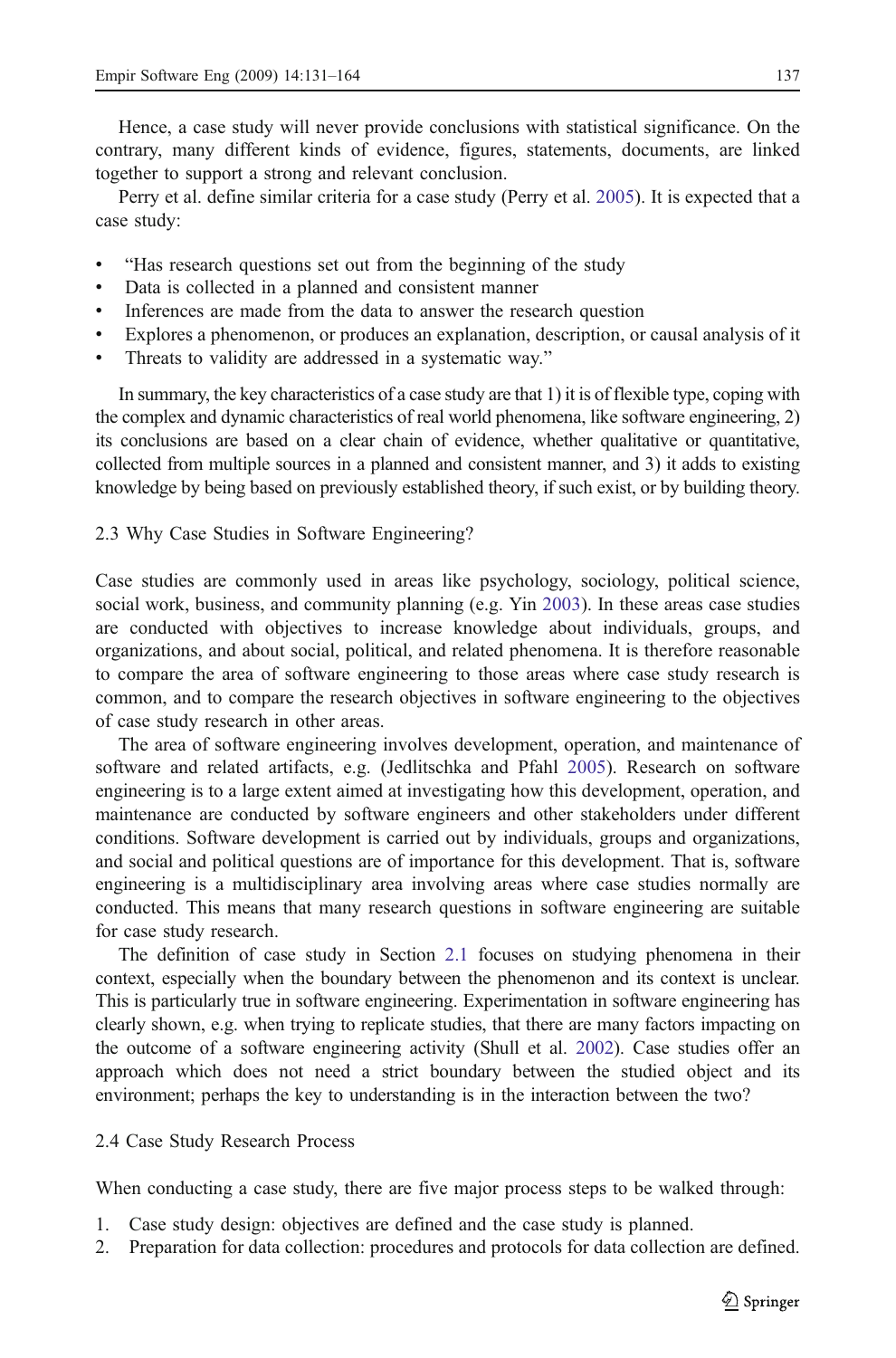- <span id="page-7-0"></span>3. Collecting evidence: execution with data collection on the studied case.
- 4. Analysis of collected data
- 5. Reporting

This process is almost the same for any kind of empirical study; compare e.g. to the processes proposed by Wohlin et al. ([2000\)](#page-33-0) and Kitchenham et al. [\(2002](#page-31-0)). However, as case study methodology is a flexible design strategy, there is a significant amount of iteration over the steps (Andersson and Runeson [2007b\)](#page-31-0). The data collection and analysis may be conducted incrementally. If insufficient data is collected for the analysis, more data collection may be planned etc. However, there is a limit to the flexibility; the case study should have specific objectives set out from the beginning. If the objectives change, it is a new case study rather than a change to the existing one, though this is a matter of judgment as all other classifications. Eisenhardt adds two steps between 4 and 5 above in her process for building theories from case study research (Eisenhardt [1989](#page-31-0)) a) shaping hypotheses and b) enfolding literature, while the rest except for terminological variations are the same as above.

#### 2.5 Definitions

In this paper, we use the following terminology. The overall *objective* is a statement of what is expected to be achieved in the case study. Others may use goals, aims or purposes as synonyms or hyponyms for objective. The objective is refined into a set of *research* questions, which are to be answered through the case study analysis. A case may be based on a *software engineering theory*. It is beyond the scope of this article to discuss in detail what is meant by a theory. However, Sjøberg et al., describe a framework for theories including constructs of interest, relations between constructs, explanations to the relations, and scope of the theory (Sjøberg et al. [2008](#page-32-0)). With this way of describing theories, software engineering theories include at least one construct from software engineering. A research question may be related to a *hypothesis* (sometimes called a proposition (Yin [2003\)](#page-33-0)), i.e. a supposed explanation for an aspect of the phenomenon under study. Hypotheses may alternatively be generated from the case study for further research. The *case* is referred to as the object of the study (e.g. a project), and it contains one or more *units of analysis* (e.g. subprojects). Data is collected from the *subjects* of the study, i.e. those providing the information. Data may be quantitative (numbers, measurements) or qualitative (words, descriptions). A case study protocol defines the detailed procedures for collection and analysis of the raw data, sometimes called field procedures.

The guidelines for conducting case studies presented below are organized according to this process. Section 3 is about setting up goals for the case study and preparing for data collection, Section [4](#page-13-0) discusses collection of data, Section [5](#page-19-0) discusses data analysis and Section [6](#page-23-0) provides some guidelines for reporting.

#### 3 Case Study Design and Planning

#### 3.1 Defining a Case

Case study research is of flexible type, as mentioned before. This does not mean planning is unnecessary. On the contrary, good planning for a case study is crucial for its success. There are several issues that need to be planned, such as what methods to use for data collection,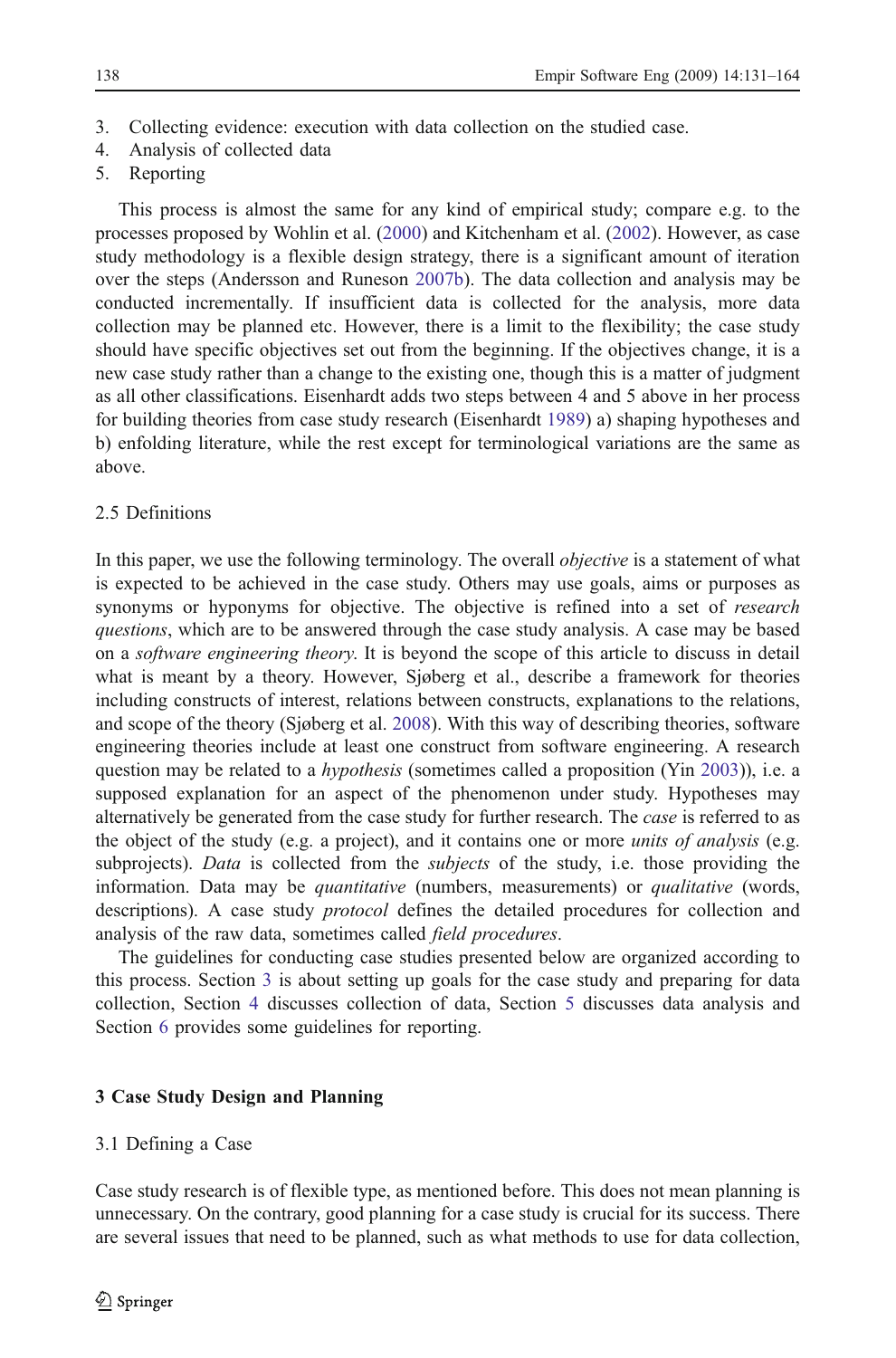<span id="page-8-0"></span>what departments of an organization to visit, what documents to read, which persons to interview, how often interviews should be conducted, etc. These plans can be formulated in a case study protocol, see Section [3.2.](#page-10-0)

A plan for a case study should at least contain the following elements (Robson [2002\)](#page-32-0):

- Objective—what to achieve?
- The case—what is studied?
- Theory—frame of reference
- Research questions—what to know?
- Methods—how to collect data?
- Selection strategy—where to seek data?

The objective of the study may be, for example, exploratory, descriptive, explanatory, or improving. The objective is naturally more generally formulated and less precise than in fixed research designs. The objective is initially more like a focus point which evolves during the study. The research questions state what is needed to know in order to fulfill the objective of the study. Similar to the objective, the research questions evolve during the study and are narrowed to specific research questions during the study iterations (Andersson and Runeson [2007b\)](#page-31-0).

The case may in general be virtually anything which is a "contemporary phenomenon in its real-life context" (Yin [2003](#page-33-0)). In software engineering, the case may be a software development project, which is the most straightforward choice. It may alternatively be an individual, a group of people, a process, a product, a policy, a role in the organization, an event, a technology, etc. The project, individual, group etc. may also constitute a unit of analysis within a case. In the information systems field, the case may be "individuals, groups…or an entire organization. Alternatively, the unit of analysis may be a specific project or decision"(Benbasat et al. [1987\)](#page-31-0). Studies on "toy programs" or similarly are of course excluded due to its lack of real-life context. Yin [\(2003\)](#page-33-0) distinguishes between holistic case studies, where the case is studied as a whole, and embedded case studies where multiple units of analysis are studied within a case, see Fig. 1. Whether to define a study consisting of two cases as holistic or embedded depends on what we define as the context and research goals. In our XP example, two projects are studied in two different companies in two different application domains, both using agile practices (Karlström and Runeson [2006](#page-31-0)). The projects may be considered two units of analysis in an embedded case study if the context is software companies in general and the research goal is to study agile practices. On the contrary, if the context is considered being the specific company or application domain, they have to be seen as two separate holistic cases. Benbasat et al. comment on a specific case study, "Even though this study appeared to be a single-case, embedded unit analysis, it could be considered a multiple-case design, due to the centralized nature of the sites." (Benbasat et al. [1987](#page-31-0)).

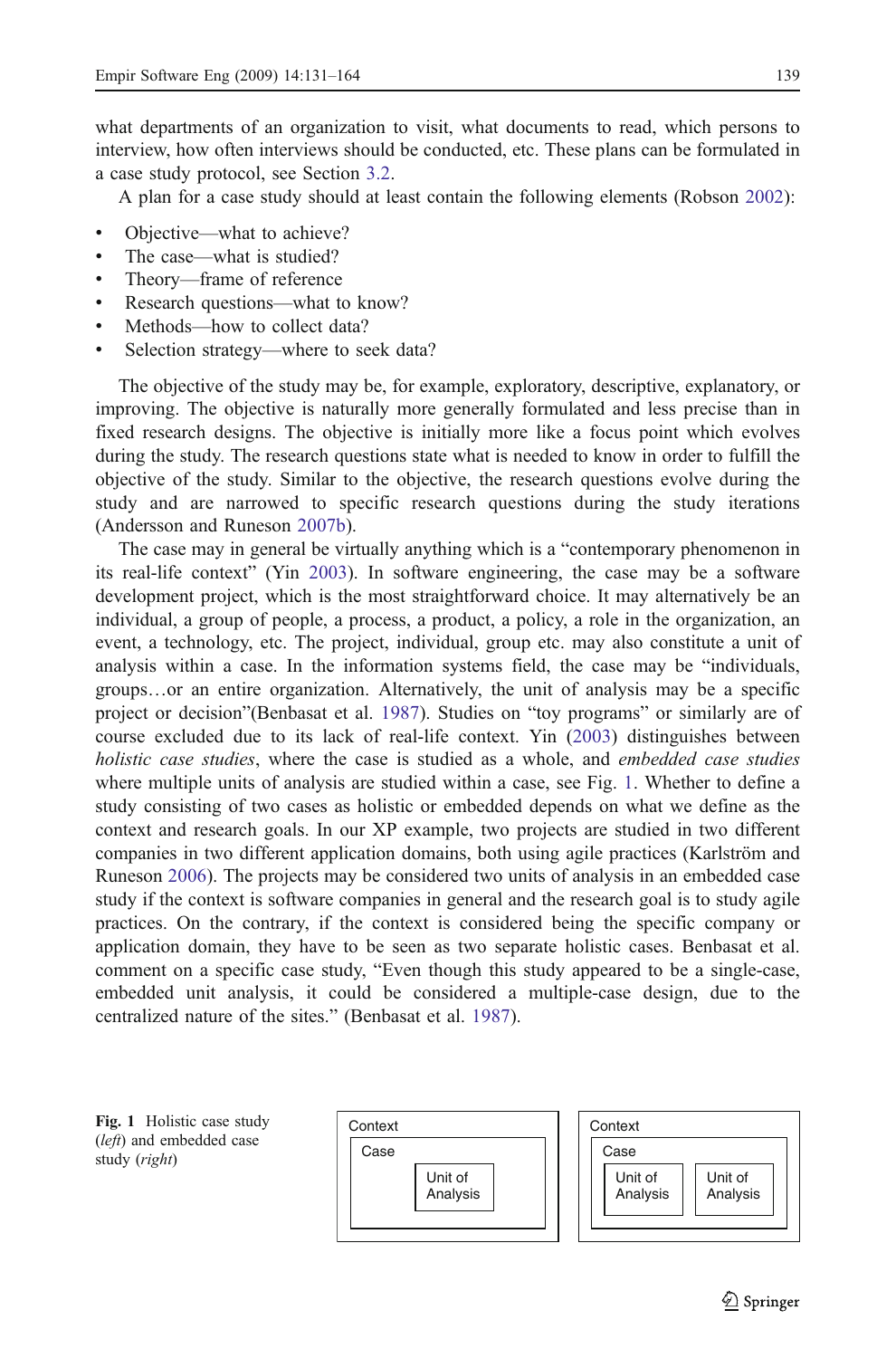Using theories to develop the research direction is not well established in the software engineering field, as concluded in a systematic review on the topic (Hannay et al. [2007](#page-31-0); Shull and Feldman [2008\)](#page-32-0). However, defining the frame of reference of the study makes the context of the case study research clear, and helps both those conducting the research and those reviewing the results of it. As theories are underdeveloped in software engineering, the frame of reference may alternatively be expressed in terms of the viewpoint taken in the research and the background of the researchers. Grounded theory case studies naturally have no specified theory (Corbin and Strauss [2008](#page-31-0)).

The principal decisions on methods for data collection are defined at design time for the case study, although detailed decisions on data collection procedures are taken later. Lethbridge et al. ([2005](#page-32-0)) define three categories of methods: direct (e.g. interviews), indirect (e.g. tool instrumentation) and independent (e.g. documentation analysis). These are further elaborated in Section [4](#page-13-0).

In case studies, the case and the units of analysis should be selected intentionally. This is in contrast to surveys and experiments, where subjects are sampled from a population to which the results are intended to be generalized. The purpose of the selection may be to study a case that is expected to be "typical", "critical", "revelatory" or "unique" in some respect (Benbasat et al. [1987](#page-31-0)), and the case is selected accordingly. Flyvbjerg defines four variants of information-oriented case study selections: "extreme/deviant", "maximum variation", "critical" and "paradigmatic" (Flyvbjerg [2007](#page-31-0)). In a comparative case study, the units of analysis must be selected to have the variation in properties that the study intends to compare. However, in practice, many cases are selected based on availability (Benbasat et al. [1987](#page-31-0)) as is the case for many experiments (Sjøberg et al. [2005](#page-32-0)).

Case selection is particularly important when replicating case studies. A case study may be *literally replicated*, i.e. the case is selected to predict similar results, or it is *theoretically* replicated, i.e. the case is selected to predict contrasting results for predictable reasons (Yin [2003\)](#page-33-0).

There were different objectives of the three example cases. The objective of study XP was to investigate how an agile process can coexist with a stage-gate management organization. The objective of study RE was to evaluate a method for prioritization of requirements, and the objective of study QA was to find quantitative prediction models and procedures for defect data.

Study XP is considered an embedded case study with two units of analysis from two different companies, although it might be seen as two holistic case studies, as denoted above. RE is a holistic case study with one unit of analysis, while QA is an embedded case study in one company with three different projects as units of analysis. All the companies were selected based on existing academia-industry relations, while the units of analysis were selected to fit the specific case study purposes.

Concerning the frame of reference, no explicit theories are referred to in studies XP and RE. However, the investigated approaches are based on existing methods that, to some extent, already have been investigated. Earlier studies thereby affected the designs of the studies. Study QA was partly a

replication, which means that the original study formed a frame of reference from which theories on, for example, the Pareto principle and fault persistence between test phases were used when hypotheses were defined.

Data were primarily collected using interviews in the XP case. In the RE case, questionnaires constituted the major source of data, while in the QA case, defect metrics from a company was the major data source.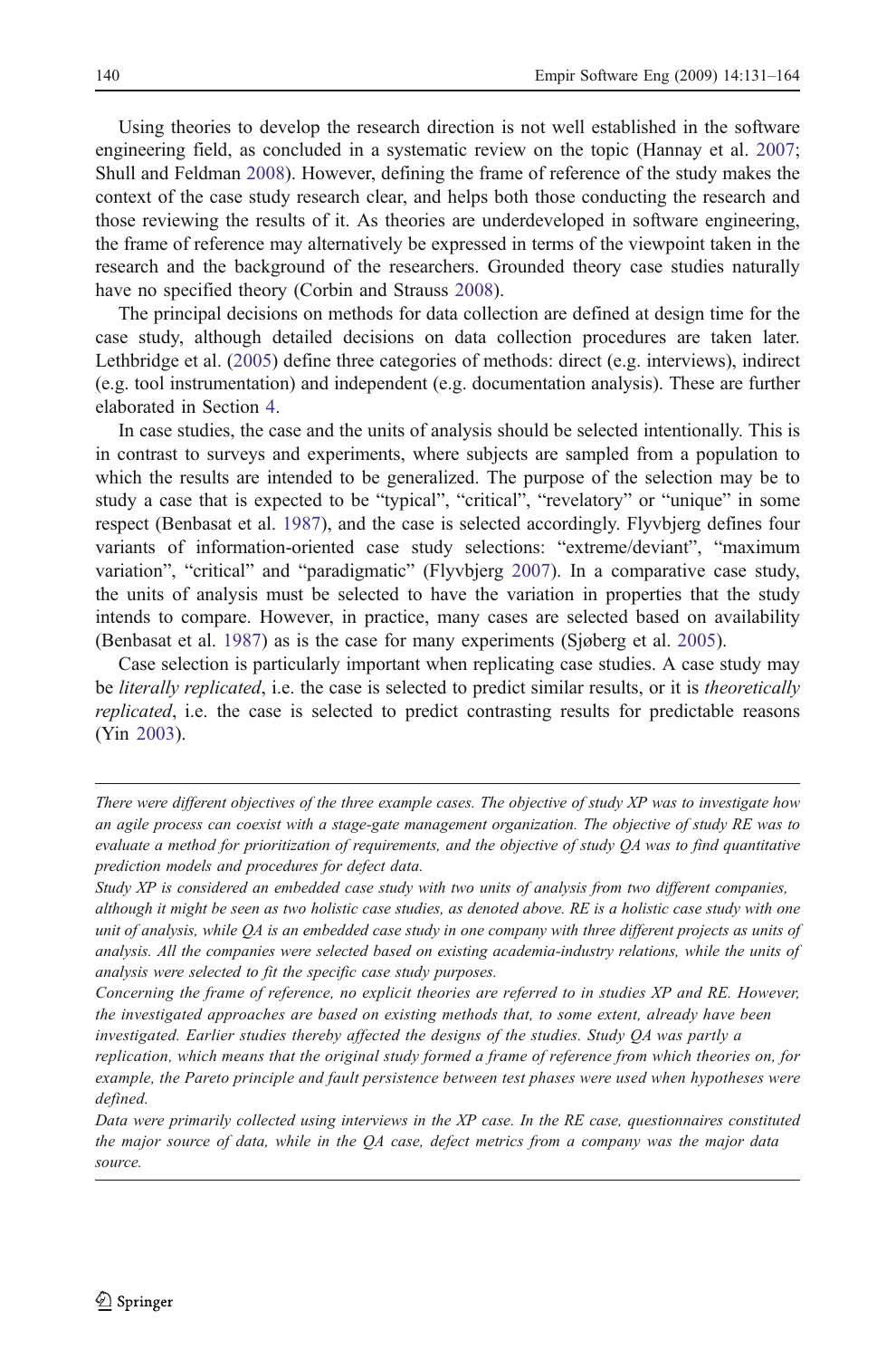#### <span id="page-10-0"></span>3.2 Case Study Protocol

The case study protocol is a container for the design decisions on the case study as well as field procedures for its carrying through. The protocol is a continuously changed document that is updated when the plans for the case study are changed.

There are several reasons for keeping an updated version of a case study protocol. Firstly, it serves as a guide when conducting the data collection, and in that way prevents the researcher from missing to collect data that were planned to be collected. Secondly, the processes of formulating the protocol makes the research concrete in the planning phase, which may help the researcher to decide what data sources to use and what questions to ask. Thirdly, other researchers and relevant people may review it in order to give feedback on the plans. Feedback on the protocol from other researchers can, for example, lower the risk of missing relevant data sources, interview questions or roles to include in the research and to assure the relation between research questions and interview questions. Finally, it can serve as a log or diary where all conducted data collection and analysis is recorded together with change decisions based on the flexible nature of the research. This can be an important source of information when the case study later on is reported. In order to keep track of changes during the research project, the protocol should be kept under some form of version control.

Pervan and Maimbo propose an outline of a case study protocol, which is summarized in Table [2](#page-11-0). As the proposal shows, the protocol is quite detailed to support a well structured research approach.

Case study protocols cannot be published in extenso since they contain confidential information. However, parts of the protocol can be published, such as interview instruments, which is the case in study XP. In study QA, a logbook was kept which documents the iterations of the case study. A condensed version of the logbook is shown below as published (Andersson and Runeson [2007b](#page-31-0)), which shows seven case study cycles, indicating the evolutionary characteristic of the case study.

| #             | Goals and           |                        | Data collection and Analysis and presentation | Interpretation and improvement      |
|---------------|---------------------|------------------------|-----------------------------------------------|-------------------------------------|
|               | scope               | filtering              |                                               |                                     |
| $\mathcal{I}$ | Simulation          | Process models         | Build simulation model                        | Too complex approach - not          |
|               | model               | Time reports           |                                               | completed                           |
|               |                     | Failure reports        |                                               |                                     |
|               | 2 Exploratory       | Failure reports        | Distribution of detection                     | Response on specific events in each |
|               |                     | project 1, 2           | activities over time                          | project                             |
|               | 3 Exploratory       | Failure reports per    | Distribution of detection                     | Motivation for distribution         |
|               |                     | feature group          | activities per feature group                  |                                     |
|               | 4 Confirmatory      | <i>Failure reports</i> | Same as in cycle 2 and 3                      | Sufficient fit for practical use    |
|               |                     | project 3              |                                               |                                     |
|               | 5 Explanatory       | Qualitative data on    | Characteristics of feature                    | Root cause analysis on causes and   |
|               |                     | <i>feature groups</i>  | groups                                        | suggestions for each group          |
|               |                     |                        |                                               | Subset of failure reports           |
|               | 6 Explanatory       | All failure reports    | Prediction of defect content                  | Use of prediction model to improve  |
|               | <i>(prediction)</i> |                        | with simple model                             | planning                            |
|               | 7 Explanatory       | All failure reports    | Software reliability growth                   | Use of prediction model             |
|               | (prediction)        | Time data              | models                                        |                                     |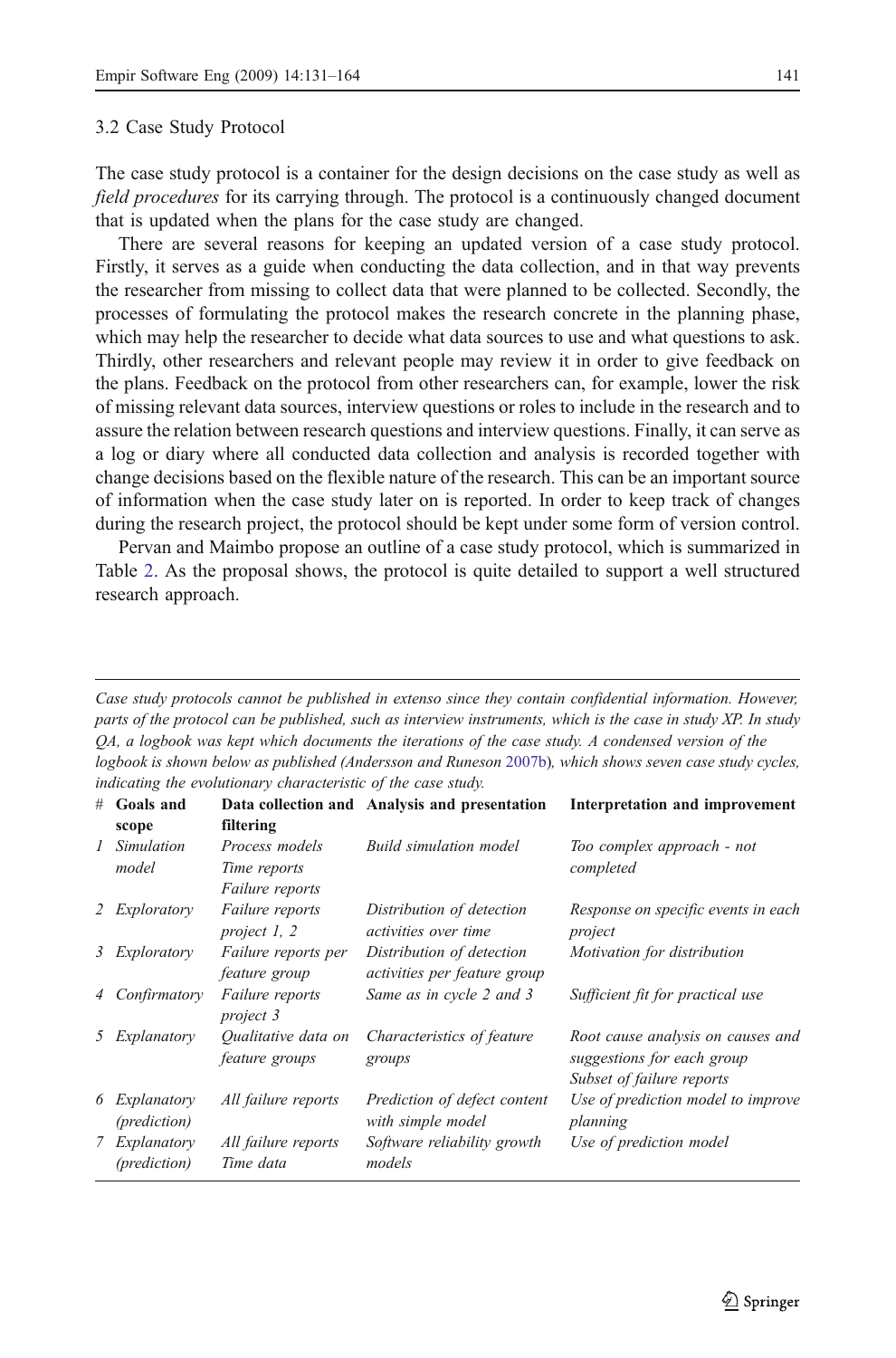| Section                     | Content                                                                                                                      |
|-----------------------------|------------------------------------------------------------------------------------------------------------------------------|
| Preamble                    | Contains information about the purpose of the protocol, guidelines for data and<br>document storage, publication.            |
| General                     | Provides a brief overview of the research project and the case research method                                               |
| Procedures                  | Detailed description of the procedures for conducting each case, including down-to-<br>earth details on contacts and timing. |
| Research<br>instrument(s)   | Interview guides, questionnaires etc. to be used to ensure consistent data collection.                                       |
| Data analysis<br>guidelines | Detailed description of data analysis procedures, including data schemas, priori codes<br>etc.                               |
| Appendix A                  | Template letter to invite participants.                                                                                      |

<span id="page-11-0"></span>Table 2 Outline of case study protocol according to Pervan and Maimbo [\(2005](#page-32-0))

# 3.3 Ethical Considerations

At design time of a case study, ethical considerations must be made (Singer and Vinson [2002\)](#page-32-0). Even though a research study first and foremost is built on trust between the researcher and the case (Amschler Andrews and Pradhan [2001\)](#page-30-0), explicit measures must be taken to prevent problems. In software engineering, case studies often include dealing with confidential information in an organization. If it is not clear from the beginning how this kind of information is handled and who is responsible for accepting what information to publish, there may be problems later on. Key ethical factors include:

- Informed consent
- Review board approval
- Confidentiality
- Handling of sensitive results
- **Inducements**
- **Feedback**

Subjects and organizations must explicitly agree to participate in the case study, i.e. give informed consent. In some countries, this is even legally required. It may be tempting for the researcher to collect data e.g. through indirect or independent data collection methods, without asking for consent. However, the ethical standards must be maintained for the long term trust in software engineering research.

Legislation of research ethics differs between countries and continents. In many countries it is mandatory to have the study proposal reviewed and accepted with respect to ethical issues (Seaman [1999\)](#page-32-0) by a review board or a similar function at a university. In other countries, there are no such rules. Even if there are no such rules, it is recommended that the case study protocol is reviewed by colleagues to help avoiding pitfalls.

Consent agreements are preferably handled through a form or contract between the researchers and the individual participant, see e.g. Robson [\(2002](#page-32-0)) for an example. In an empirical study conduced by the authors of this paper, the following information were included in this kind of form:

- Names of researchers and contact information.
- Purpose of empirical study.
- & Procedures used in the empirical study, i.e. a short description of what the participant should do during the study and what steps the researcher will carry out during these activities.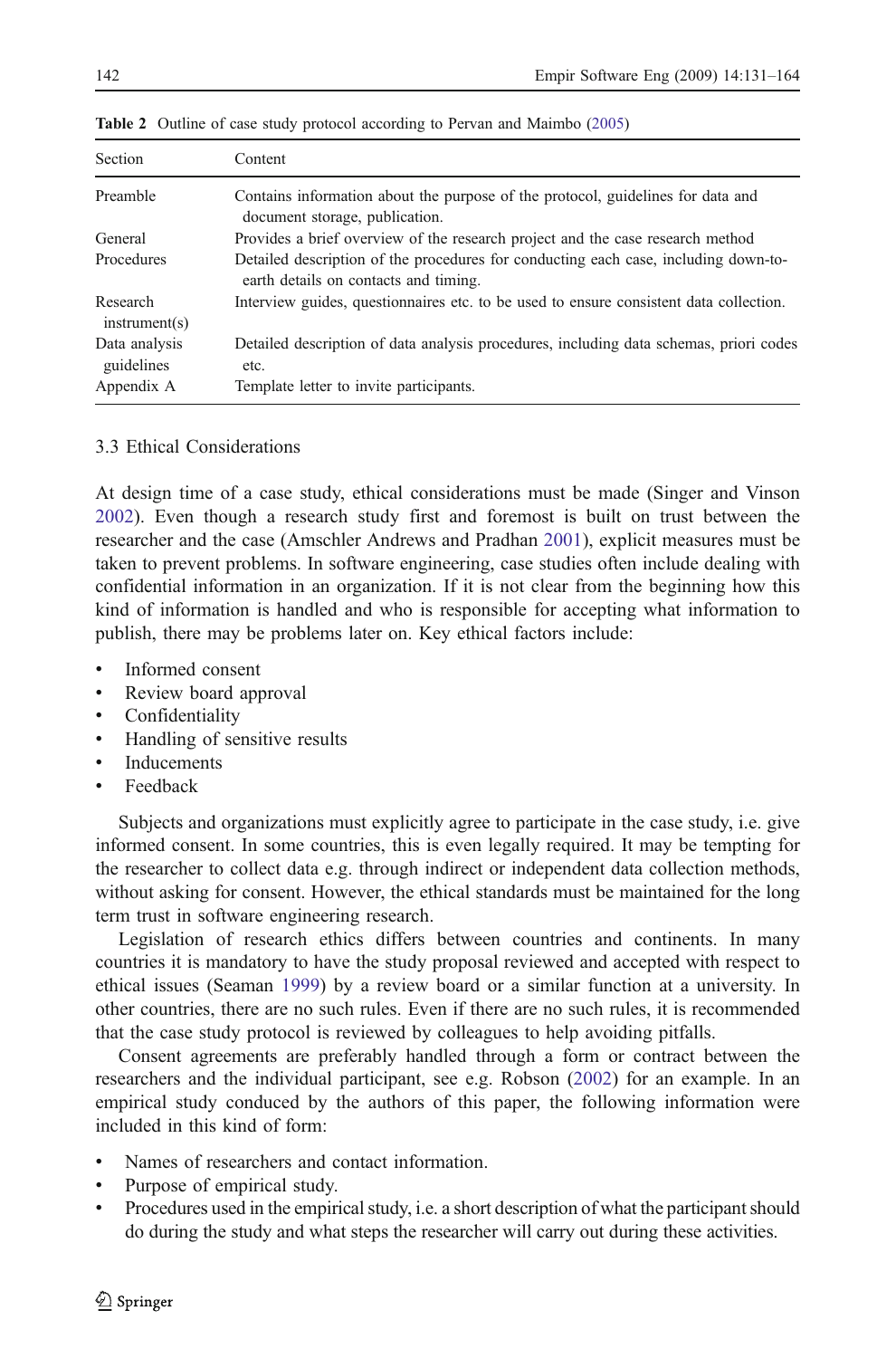- & A text clearly stating that the participation is voluntary, and that collected data will be anonymous.
- & A list of known risks.
- & A list of benefits for the participants, in this case for example experience from using a new technique and feedback effectiveness.
- & A description of how confidentiality will be assured. This includes a description of how collected material will be coded and identified in the study.
- Information about approvals from review board.
- Date and signatures from participant and researchers.

If the researchers intend to use the data for other, not yet defined purposes, this should be signed separately to allow participants to choose if their contribution is for the current study only, or for possible future studies.

Issues on confidentiality and publication should also be regulated in a contract between the researcher and the studied organization. However, not only can information be sensitive when leaking outside a company. Data collected from and opinions stated by individual employees may be sensitive if presented e.g. to their managers (Singer and Vinson [2002](#page-32-0)). The researchers must have the right to keep their integrity and adhere to agreed procedures in this kind of cases. Companies may not know academic practices for publication and dissemination, and must hence be explicitly informed about those. From a publication point of view, the relevant data to publish is rarely sensitive to the company since data may be made anonymous. However, it is important to remember that it is not always sufficient to remove names of companies or individuals. They may be identified by their characteristics if they are selected from a small set of people or companies.

Results may be sensitive to a company, e.g. by revealing deficiencies in their software engineering practices, or if their product comes out last in a comparison (Amschler Andrews and Pradhan [2001\)](#page-30-0). The chance that this may occur must be discussed upfront and made clear to the participants of the case study. In case violations of the law are identified during the case study, these must be reported, even though "whistle-blowers" rarely are rewarded.

The inducements for individuals and organizations to participate in a case study vary, but there are always some kinds of incentives, tangible or intangible. It is preferable to make the inducements explicit, i.e. specify what the incentives are for the participants. Thereby the inducement's role in threatening the validity of the study may also be analyzed.

Giving feedback to the participants of a study is critical for the long term trust and for the validity of the research. Firstly, transcript of interviews and observations should be sent back to the participants to enable correction of raw data. Secondly, analyses should be presented to them in order to maintain their trust in the research. Participants must not necessarily agree in the outcome of the analysis, but feeding back the analysis results increases the validity of the study.

In all three example studies issues of confidentiality were handled through Non-Disclosure Agreements and general project cooperation agreements between the companies and the university, lasting longer than one case study. These agreements state that the university researchers are obliged to have publications approved by representatives of the companies before they are published, and that raw data must not be spread to any but those signing the contract. The researchers are not obliged to report their sources of facts to management, unless it is found that a law is violated.

In order to ensure that interviewees were not cited wrongly, it was agreed that the transcribed interviews were sent back to them for review in the XP study. In the beginning of each interview, interviewees were informed about their rights in the study. In study QA, feedback meetings for analysis and interpretation were explicitly a part of the methodology ((Andersson and Runeson [2007b\)](#page-31-0) Fig. [1](#page-8-0)). When negotiating publication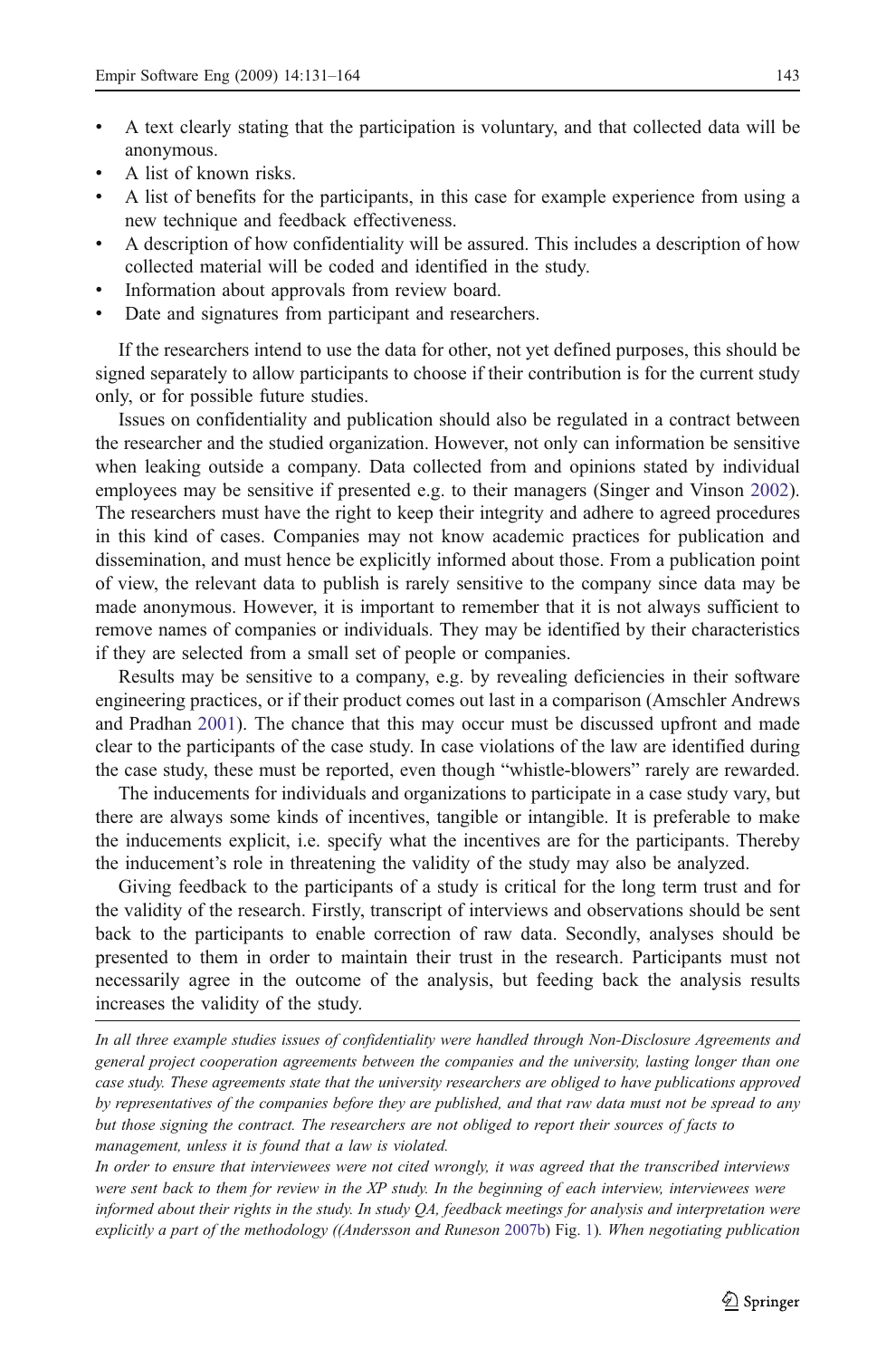<span id="page-13-0"></span>of data, we were explicitly told that raw numbers of defects could not be published, but percentages over phases could, which was acceptable for the research purposes.

All the three studies were conducted in Sweden, where only studies in medicine are explicitly regulated by law; hence there was no approval of the studies by a review board beforehand.

# 3.4 Checklist

The checklist items for case study design are shown in Table 3.

# 4 Collecting Data

# 4.1 Different Data Sources

There are several different sources of information that can be used in a case study. It is important to use several data sources in a case study in order to limit the effects of one interpretation of one single data source. If the same conclusion can be drawn from several sources of information, i.e. triangulation (Section [2.2](#page-4-0)), this conclusion is stronger than a conclusion based a single source. In a case study it is also important to take into account viewpoints of different roles, and to investigate differences, for example, between different projects and products. Commonly, conclusions are drawn by analyzing differences between data sources.

According to Lethbridge et al. [\(2005](#page-32-0)) data collection techniques can be divided into three levels:

- First degree: Direct methods means that the researcher is in direct contact with the subjects and collect data in real time. This is the case with, for example interviews, focus groups, Delphi surveys (Dalkey and Helmer [1963\)](#page-31-0), and observations with "think aloud protocols".
- & Second degree: Indirect methods where the researcher directly collects raw data without actually interacting with the subjects during the data collection. This approach is, for example taken in Software Project Telemetry (Johnson et al. [2005](#page-31-0)) where the usage of software engineering tools is automatically monitored, and observed through video recording.

#### Table 3 Case study design checklist items

1. What is the case and its units of analysis?

- 3. Is the theoretical basis—relation to existing literature or other cases—defined?
- 4. Are the authors' intentions with the research made clear?
- 5. Is the case adequately defined (size, domain, process, subjects…)?

- 7. Does the design involve data from multiple sources (data triangulation), using multiple methods (method triangulation)?
- 8. Is there a rationale behind the selection of subjects, roles, artifacts, viewpoints, etc.?
- 9. Is the specified case relevant to validly address the research questions (construct validity)?
- 10. Is the integrity of individuals/organizations taken into account?

<sup>2.</sup> Are clear objectives, preliminary research questions, hypotheses (if any) defined in advance?

<sup>6.</sup> Is a cause–effect relation under study? If yes, is it possible to distinguish the cause from other factors using the proposed design?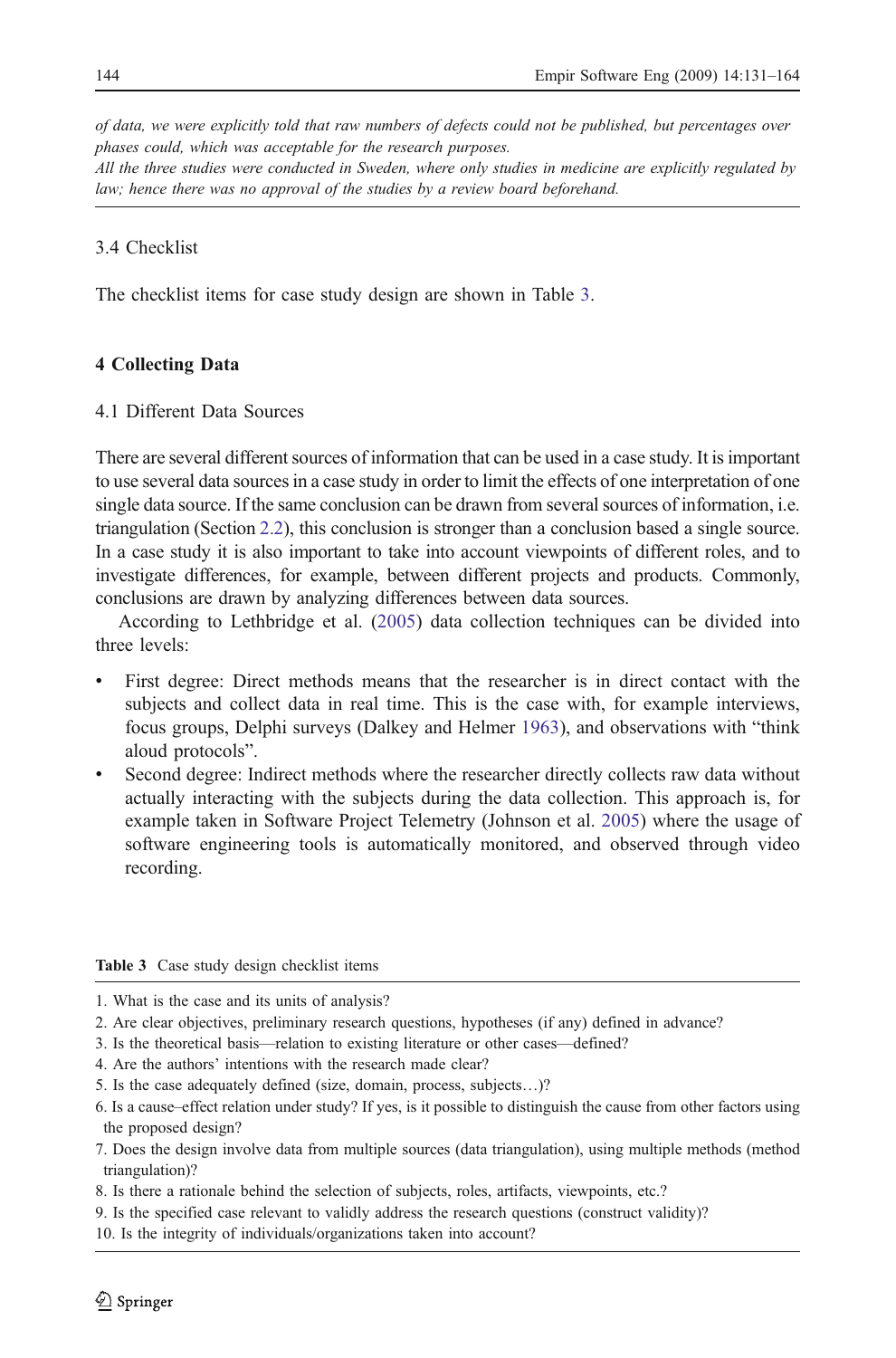& Third degree: Independent analysis of work artifacts where already available and sometimes compiled data is used. This is for example the case when documents such as requirements specifications and failure reports from an organization are analyzed or when data from organizational databases such as time accounting is analyzed.

First degree methods are mostly more expensive to apply than second or third degree methods, since they require significant effort both from the researcher and the subjects. An advantage of first and second degree methods is that the researcher can to a large extent exactly control what data is collected, how it is collected, in what form the data is collected, which the context is etc. Third degree methods are mostly less expensive, but they do not offer the same control to the researcher; hence the quality of the data is not under control either, neither regarding the original data quality nor its use for the case study purpose. In many cases the researcher must, to some extent, base the details of the data collection on what data is available. For third degree methods it should also be noticed that the data has been collected and recorded for another purpose than that of the research study, contrary to general metrics guidelines (van Solingen and Berghout [1999](#page-32-0)). It is not certain that requirements on data validity and completeness were the same when the data was collected as they are in the research study.

In Sections 4.2–[4.5](#page-18-0) we discuss specific data collection methods, where we have found interviews, observations, archival data and metrics being applicable to software engineering case studies (Benbasat et al. [1987;](#page-31-0) Yin [2003\)](#page-33-0).

In study XP data is collected mainly through interviews, i.e. a first degree method. The evaluation of a proposed method in study RE involves filling out a form for prioritization of requirements. These forms were an important data source, i.e. a second order method. In study QA stored data in the form defect reporting metrics were used as a major source of data, i.e. a third degree method. All studies also included one or several feedback steps where the organizations gave feedback on the results, i.e. a first-degree data collection method. These data were complemented with second or third degree data, e.g. process models were used in studies XP and QA.

# 4.2 Interviews

Data collection through interviews is important in case studies. In interview-based data collection, the researcher asks a series of questions to a set of subjects about the areas of interest in the case study. In most cases one interview is conducted with every single subject, but it is possible to conduct group-interviews. The dialogue between the researcher and the subject(s) is guided by a set of interview questions.

The interview questions are based on the topic of interest in the case study. That is, the interview questions are based on the formulated research questions (but they are of course not formulated in the same way). Questions can be *open*, i.e. allowing and inviting a broad range of answers and issues from the interviewed subject, or *closed* offering a limited set of alternative answers.

Interviews can, for example, be divided into unstructured, semi-structured and fully structured interviews (Robson [2002\)](#page-32-0). In an unstructured interview, the interview questions are formulated as general concerns and interests from the researcher. In this case the interview conversation will develop based on the interest of the subject and the researcher. In a fully structured interview all questions are planned in advance and all questions are asked in the same order as in the plan. In many ways, a fully structured interview is similar to a questionnaire-based survey. In a semi-structured interview, questions are planned, but they are not necessarily asked in the same order as they are listed. The development of the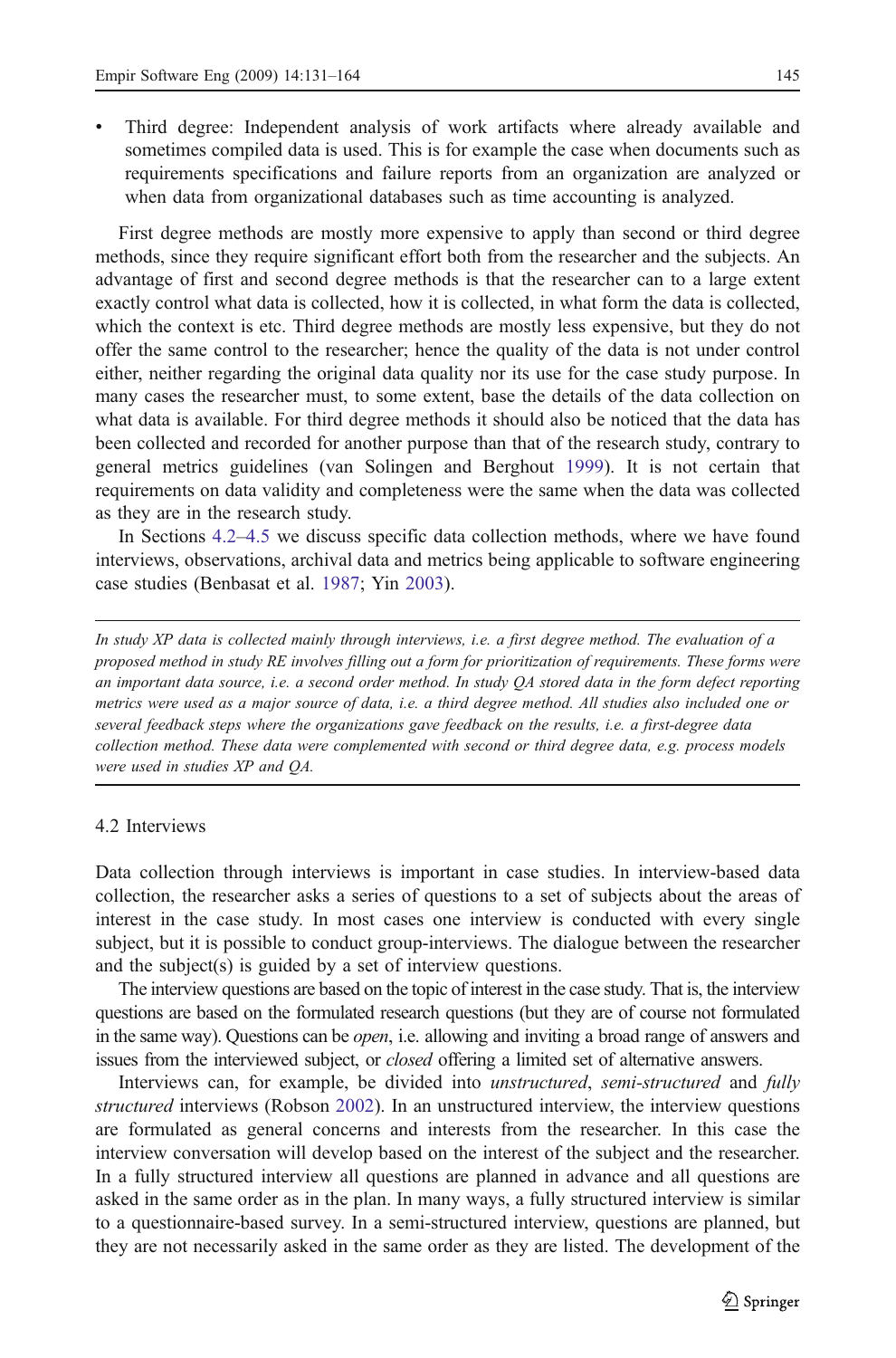conversation in the interview can decide which order the different questions are handled, and the researcher can use the list of questions to be certain that all questions are handled. Additionally, semi-structured interviews allow for improvisation and exploration of the studied objects. Semi-structured interviews are common in case studies. The different types of interviews are summarized in Table 4.

An interview session may be divided into a number of phases. First the researcher presents the objectives of the interview and the case study, and explains how the data from the interview will be used. Then a set of introductory questions are asked about the background etc. of the subject, which are relatively simple to answer. After the introduction comes the main interview questions, which take up the largest part of the interview. If the interview contains personal and maybe sensitive questions, e.g. concerning economy, opinions about colleagues, why things went wrong, or questions related to the interviewees own competence (Hove and Anda [2005\)](#page-31-0), special care must be taken. In this situation it is important that the interviewee is ensured confidentiality and that the interviewee trusts the interviewer. It is not recommended to start the interview with these questions or to introduce them before a climate of trust has been obtained. It is recommended that the major findings are summarized by the researcher towards the end of the interview, in order to get feedback and avoid misunderstandings.

Interview sessions can be structured according to three general principles, as outlined in Fig. [2](#page-16-0) (Caroline Seaman, personal communication). The funnel model begins with open questions and moves towards more specific ones. The pyramid model begins with specific ones, and opens the questions during the course of the interview. The time-glass model begins with open questions, straightens the structure in the middle and opens up again towards the end of the interview.

During the interview sessions it is recommended to record the discussion in a suitable audio or video format. Even if notes are taken, it is in many cases hard to record all details, and it is impossible to know what is important to record during the interview. Possibly a dedicated and trained scribe may capture sufficient detail in real-time, but the recording should at least be done as a backup (Hove and Anda [2005](#page-31-0)). When the interview has been recorded it needs to be transcribed into text before it is analyzed. This is a time consuming task, but in many cases new insights are made during the transcription, and it is therefore not recommended that this task is conducted by anyone else than the researcher. In some cases it may be advantageous to have the transcripts reviewed by the interview subject. In this way questions about what was actually said can be sorted out, and the interview subject has the chance to point out if she does not agree with the interpretation of what was said or if she simply has changed her mind and wants to rephrase any part of the answers.

During the planning phase of an interview study it is decided whom to interview. Due to the qualitative nature of the case study it is recommended to select subjects based on

| Unstructured                                                     | Semi-structured                                                                     | Fully structured                                            |
|------------------------------------------------------------------|-------------------------------------------------------------------------------------|-------------------------------------------------------------|
| How individuals<br>qualitatively<br>experience<br>the phenomenon | How individuals qualitatively<br>and quantitatively<br>experience<br>the phenomenon | Researcher seeks to find<br>relations between<br>constructs |
| Interview guide with<br>areas to focus on                        | Mix of open and closed<br>questions                                                 | Closed questions<br>Descriptive and explanatory             |
|                                                                  | Exploratory                                                                         | Descriptive and explanatory                                 |

| <b>Table 4</b> Overview of interviews |
|---------------------------------------|
|                                       |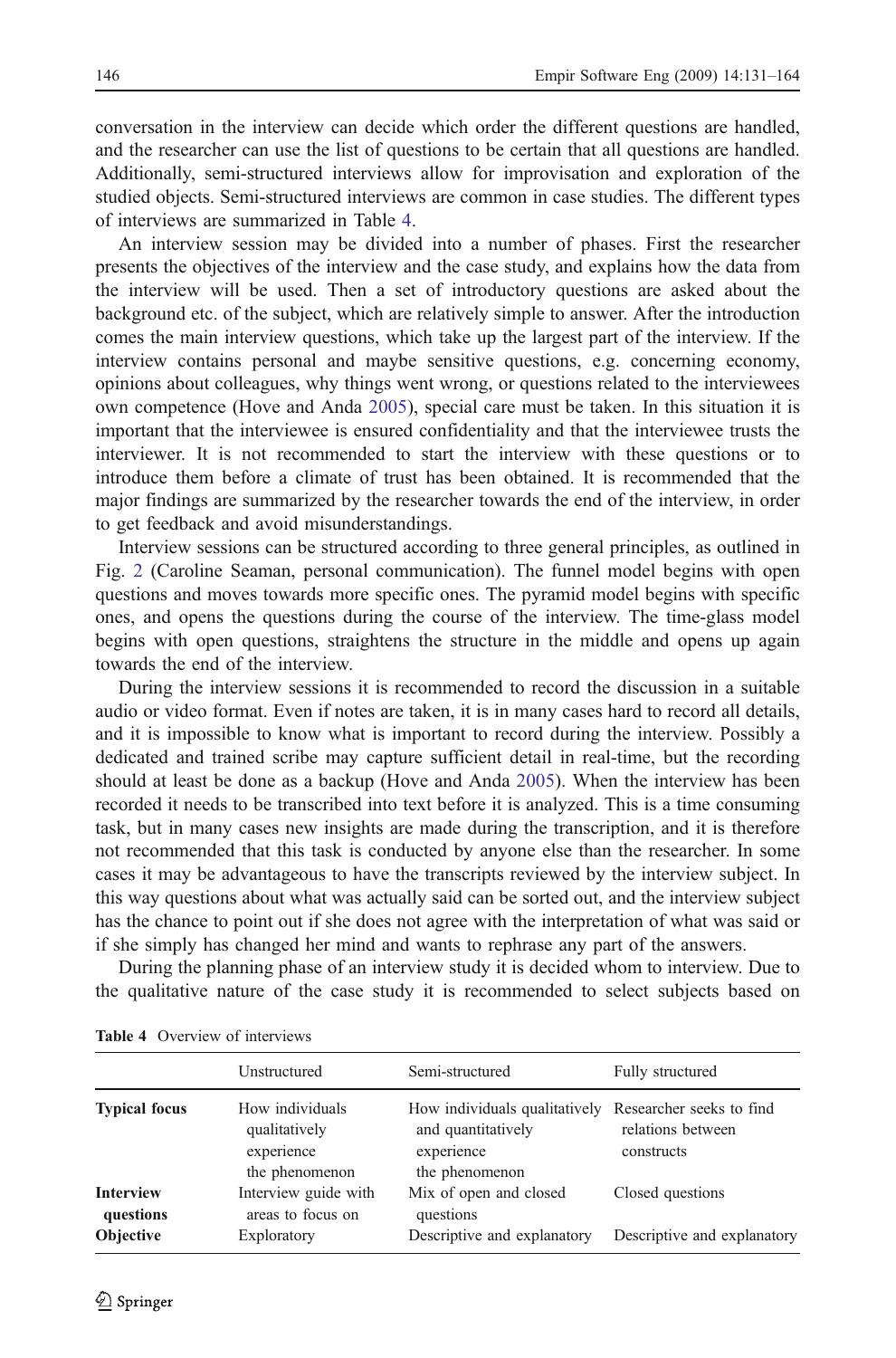<span id="page-16-0"></span>

differences instead of trying to replicate similarities, as discussed in Section [3.1.](#page-7-0) This means that it is good to try to involve different roles, personalities, etc in the interview. The number of interviewees has to be decided during the study. One criterion for when sufficient interviews are conducted is "saturation", i.e. when no new information or viewpoint is gained from new subjects (Corbin and Strauss [2008](#page-31-0)).

Interviews were conducted in study XP. The researchers had an initial hypothesis about potential problems of combining agile methods with a traditional stage-gate model. However no details about this were known and the hypotheses were not detailed with respect to this. Hence a semi-structured approach was chosen, which supports the combination of exploratory and explanatory type of case study. An interview guide was developed, based on knowledge of agile and stage-gate models, together with the hypotheses of the study. The interviews were semi-structure, where the structure was given in terms of topics, which we wanted to cover and approximate time budget for each topic, see (Karlström and Runeson [2006](#page-31-0)) "Appendix [A](#page-29-0)". Relevant people to interview were identified in cooperation with the involved organizations. All interviewed persons were promised that only anonymous data would be presented externally and internally in the organization. Two researchers conducted most of the interviews together, which were audio recorded, and later transcribed. The interviewers also took notes on what they spontaneously found relevant.

# 4.3 Observations

Observations can be conducted in order to investigate how a certain task is conducted by software engineers. This is a first or second degree method according to the classification in Section [4.1](#page-13-0). There are many different approaches for observation. One approach is to monitor a group of software engineers with a video recorder and later on analyze the recording, for example through protocol analysis (Owen et al. [2006;](#page-32-0) von Mayrhauser and Vans [1996](#page-32-0)). Another alternative is to apply a "think aloud" protocol, where the researcher are repeatedly asking questions like "What is your strategy?" and "What are you thinking?" to remind the subjects to think aloud. This can be combined with recording of audio and keystrokes as proposed e.g. by Wallace et al. [\(2002\)](#page-32-0). Observations in meetings is another type, where meeting attendants interact with each other, and thus generate information about the studied object. An alternative approach is presented by Karahasanović et al. ([2005\)](#page-31-0) where a tool for sampling is used to obtain data and feedback from the participants.

Approaches for observations can be divided into high or low interaction of the researcher and high or low awareness of the subjects of being observed, see Table 5.

|                                              | High awareness of<br>being observed | Low awareness of<br>being observed |
|----------------------------------------------|-------------------------------------|------------------------------------|
| High degree of interaction by the researcher | Case 1                              | Case 2                             |
| Low degree of interaction by the researcher  | Case 3                              | Case 4                             |

Table 5 Different approaches to observations.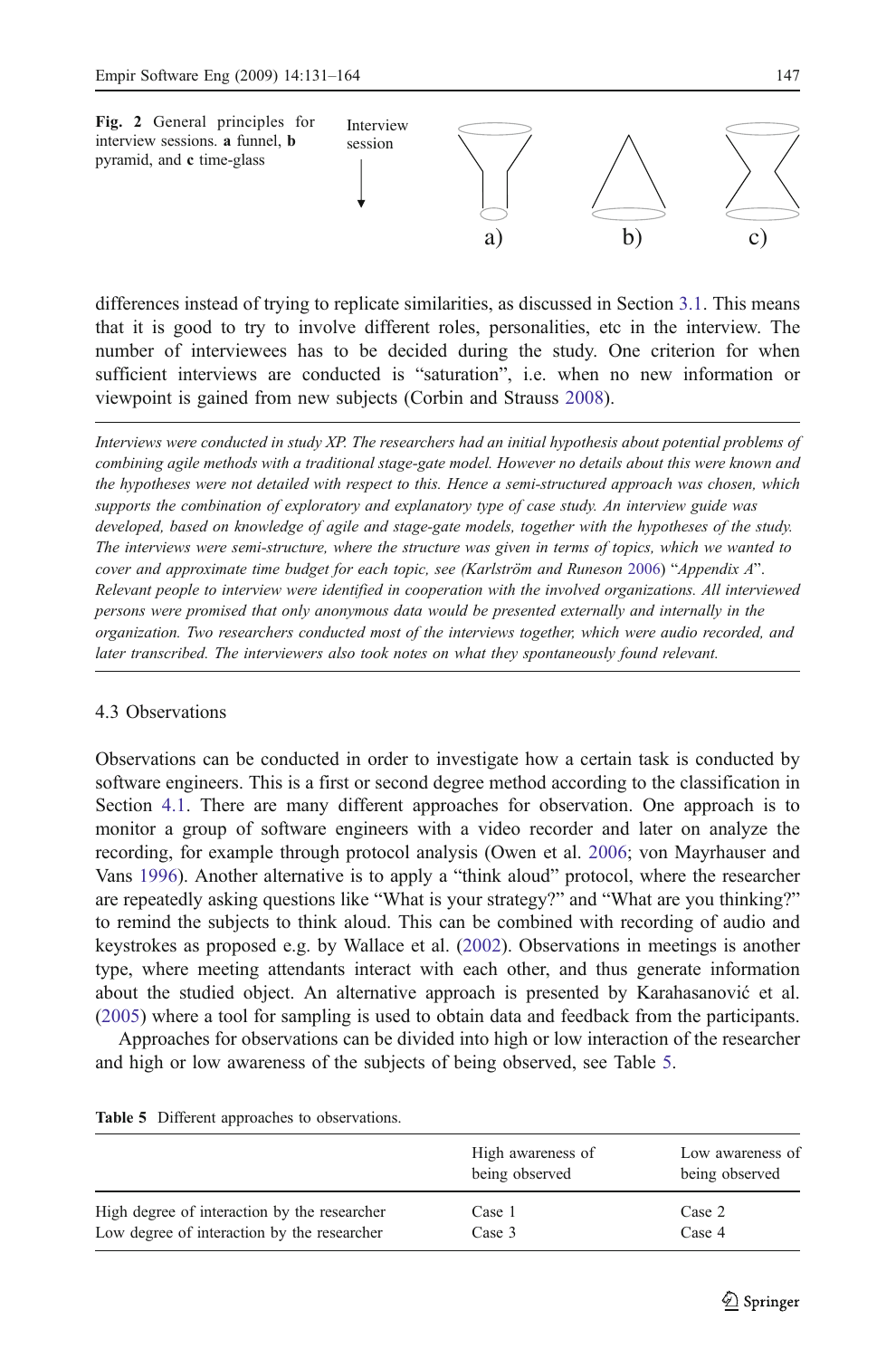Observations according to case 1 or case 2 are typically conducted in action research or classical ethnographic studies where the researcher is part of the team, and not only seen as a researcher by the other team members. The difference between case 1 and case 2 is that in case 1 the researcher is seen as an "observing participant" by the other subjects, while she is more seen as a "normal participant" in case 2. In case 3 the researcher is seen only as a researcher. The approaches for observation typically include observations with first degree data collection techniques, such as a "think aloud" protocol as described above. In case 4 the subjects are typically observed with a second degree technique such as video recording (sometimes called video ethnography).

An advantage of observations is that they may provide a deep understanding of the phenomenon that is studied. Further, it is particularly relevant to use observations, where it is suspected that there is a deviation between an "official" view of matters and the "real" case (Robinson et al. [2007](#page-32-0)). It should however be noted that it produces a substantial amount of data which makes the analysis time consuming.

In the three example studies no extensive observations, e.g. through video recording or think-aloud procedures, were conducted. In a study, related to the XP study, Sharp and Robinson use observations (Sharp and Robinson [2004\)](#page-32-0). The observer spent 1 week with an XP team, taking part in everyday activities, including pair programming, i.e. an approach like Case 1 above. Data collected consisted of field notes, audio recordings of meetings and discussions, photographs and copies of artifacts.

# 4.4 Archival Data

Archival data refers to, for example, meeting minutes, documents from different development phases, organizational charts, financial records, and previously collected measurements in an organization. Benbasat et al. ([1987\)](#page-31-0) and Yin [\(2003](#page-33-0)) distinguish between documentation and archival records, while we treat them together and see the borderline rather between qualitative data (minutes, documents, charts) and quantitative data (records, metrics), the latter discussed in Section [4.5.](#page-18-0)

Archival data is a third degree type of data that can be collected in a case study. For this type of data a configuration management tool is an important source, since it enables the collection of a number of different documents and different versions of documents. As for other third degree data sources it is important to keep in mind that the documents were not originally developed with the intention to provide data to research in a case study. A document may, for example, include parts that are mandatory according to an organizational template but of lower interest for the project, which may affect the quality of that part. It should also be noted that it is possible that some information that is needed by the researcher may be missing, which means that archival data analysis must be combined with other data collection techniques, e.g. surveys, in order to obtain missing historical factual data (Flynn et al. [1990](#page-31-0)). It is of course hard for the researcher to assess the quality of the data, although some information can be obtained by investigating the purpose of the original data collection, and by interviewing relevant people in the organization.

In study QA, archival data was a major source of information. Three different projects from one organization were studied. One of the projects was conducted prior to the study, which meant that the data from this project was analyzed in retrospect. We studied process models as well as project specifications and reports. In study XP, archival data in the form of process models were used as complementary sources of information.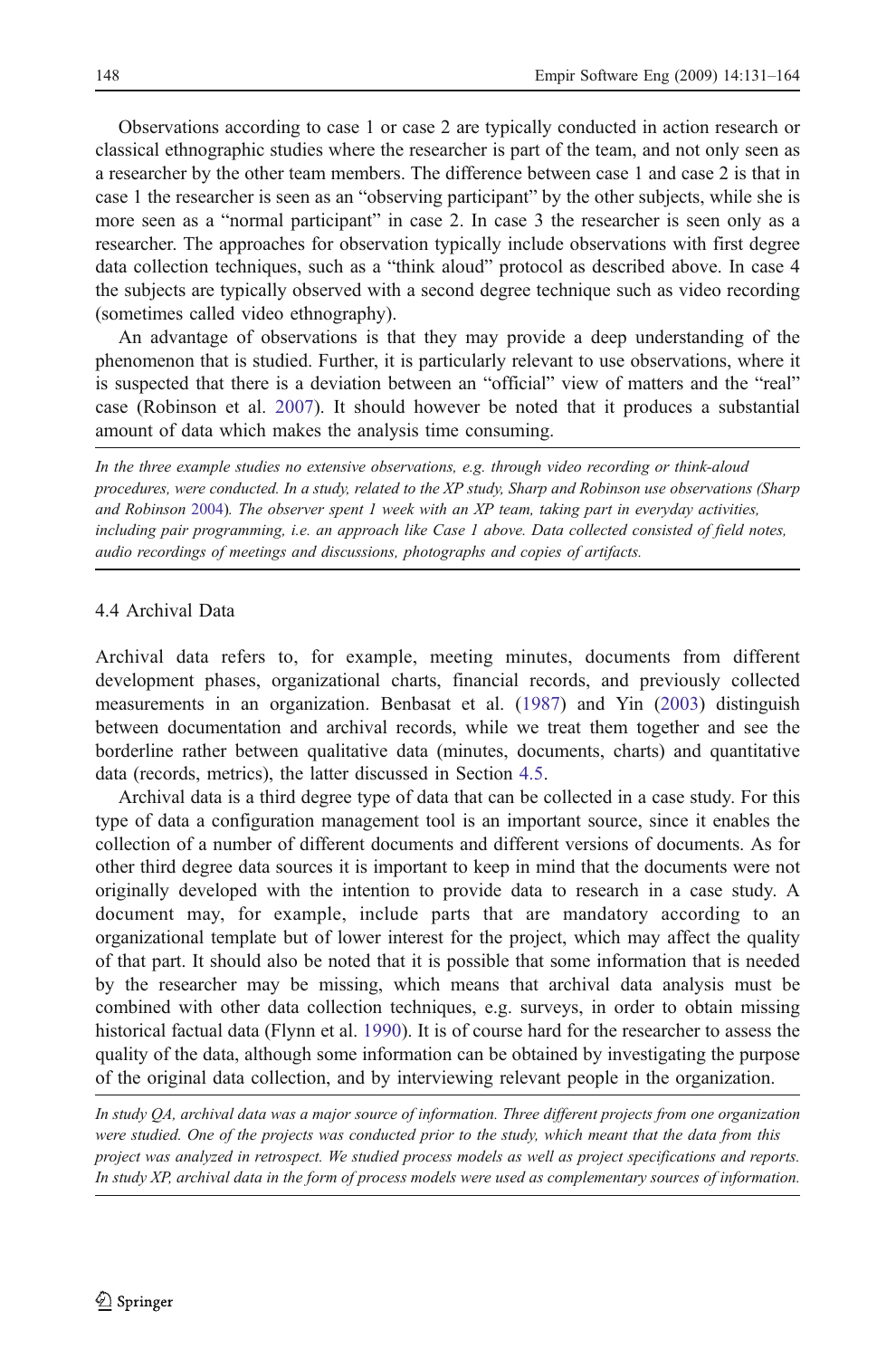#### <span id="page-18-0"></span>4.5 Metrics

The above mentioned data collection techniques are mostly focused on qualitative data. However, quantitative data is also important in a case study. Software measurement is the process of representing software entities, like processes, products, and resources, in quantitative numbers (Fenton and Pfleeger [1996\)](#page-31-0).

Collected data can either be defined and collected for the purpose of the case study, or already available data can be used in a case study. The first case gives, of course, most flexibility and the data that is most suitable for the research questions under investigation.

The definition of what data to collect should be based on a goal-oriented measurement technique, such as the Goal Question Metric method (GQM) (Basili and Weiss [1984](#page-31-0); van Solingen and Berghout [1999](#page-32-0)). In GQM, goals are first formulated, and the questions are refined based on these goals, and after that metrics are derived based on the questions. This means that metrics are derived based on goals that are formulated for the measurement activity, and thus that relevant metrics are collected. It also implies that the researcher can control the quality of the collected data and that no unnecessary data is collected.

Examples of already available data are effort data from older projects, sales figures of products, metrics of product quality in terms of failures etc. This kind of data may, for example, be available in a metrics database in an organization. When this kind of data is used it should be noticed that all the problems are apparent that otherwise are solved with a goal oriented measurement approach. The researcher can neither control nor assess the quality of the data, since it was collected for another purpose, and as for other forms of archival analysis there is a risk of missing important data.

The archival data in study OA was mainly in the form of metrics collected from defect reporting and configuration management systems but also from project specifications. Examples of metrics that were collected are number of faults in modules, size of modules and duration for different test phases. In study XP, defect metrics were used as complementary data for triangulation purposes.

# 4.6 Checklists

The checklist items for preparation and conduct of data collection are shown in Tables 6 and [7](#page-19-0), respectively.

#### Table 6 Preparation for data collection checklist items

- 11. Is a case study protocol for data collection and analysis derived (what, why, how, when)? Are procedures for its update defined?
- 12. Are multiple data sources and collection methods planned (triangulation)?
- 13. Are measurement instruments and procedures well defined (measurement definitions, interview questions)?
- 14. Are the planned methods and measurements sufficient to fulfill the objective of the study?
- 15. Is the study design approved by a review board, and has informed consent obtained from individuals and organizations?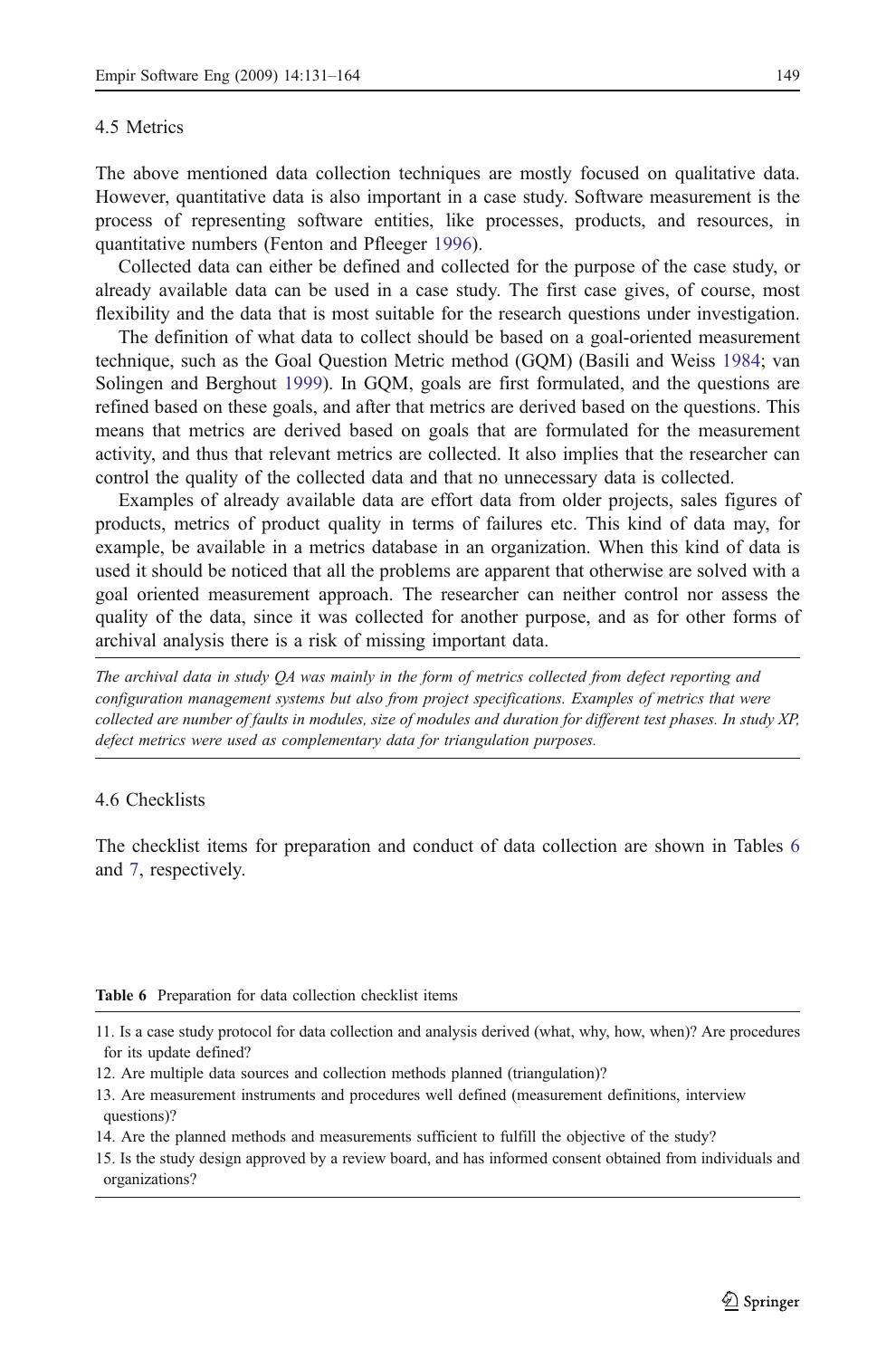<span id="page-19-0"></span>Table 7 Collecting evidence checklist items

16. Is data collected according to the case study protocol?

17. Is the observed phenomenon correctly implemented (e.g. to what extent is a design method under study actually used)?

- 18. Is data recorded to enable further analysis?
- 19. Are sensitive results identified (for individuals, the organization or the project)?
- 20. Are the data collection procedures well traceable?

21. Does the collected data provide ability to address the research question?

#### 5 Data Analysis

5.1 Quantitative Data Analysis

Data analysis is conducted differently for quantitative and qualitative data. For quantitative data, the analysis typically includes analysis of descriptive statistics, correlation analysis, development of predictive models, and hypothesis testing. All of these activities are relevant in case study research.

Descriptive statistics, such as mean values, standard deviations, histograms and scatter plots, are used to get an understanding of the data that has been collected. Correlation analysis and development of predictive models are conducted in order to describe how a measurement from a later process activity is related to an earlier process measurement. Hypothesis testing is conducted in order to determine if there is a significant effect of one or several variables (independent variables) on one orseveral other variables (dependent variables).

It should be noticed that methods for quantitative analysis assume a fixed research design. For example, if a question with a quantitative answer is changed halfway in a series of interviews, this makes it impossible to interpret the mean value of the answers. Further, quantitative data sets from single cases tend to be very small, due to the number of respondents or measurement points, which causes special concerns in the analysis.

Quantitative analysis is not covered any further in this paper, since it is extensively covered in other texts. The rest of this chapter covers qualitative analysis. For more information about quantitative analysis, refer for example to (Wohlin et al. [2000](#page-32-0); Wohlin and Höst [2001](#page-32-0); Kitchenham et al. [2002\)](#page-31-0).

### 5.2 Qualitative Data Analysis

Since case study research is a flexible research method, qualitative data analysis methods (Seaman [1999](#page-32-0)) are commonly used. The basic objective of the analysis is to derive conclusions from the data, keeping a clear chain of evidence. The chain of evidence means

In study RE and study QC the main analyses were conducted with quantitative methods, mainly through analysis of correlation and descriptive statistics, such as scatter plots. In the QC case, the quantitative data acted as a trigger for deeper understanding. Patterns in the data, and lack thereof generated questions in the feedback session. The answers lead to changes in the data analysis, e.g. filtering out some data sources, and to identification of real patterns in the data.

In study XP, the main analysis was conducted with qualitative methods, but this was combined with a limited quantitative analysis of number of defects found during different years in one of the organizations. However, there would probably have been possibilities to conduct more complementary analyses in order to corroborate or develop the results from the qualitative analysis.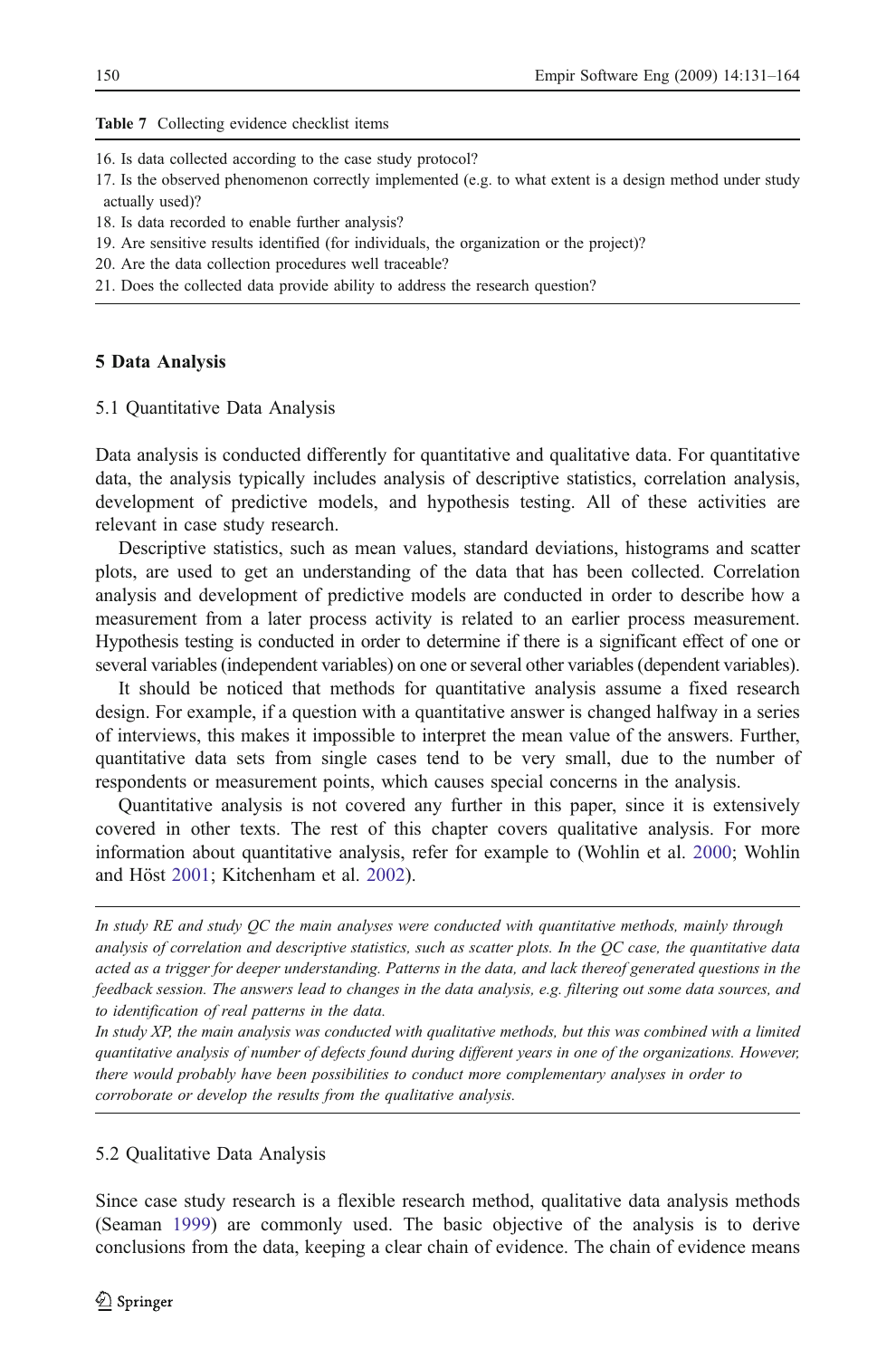<span id="page-20-0"></span>that a reader should be able to follow the derivation of results and conclusions from the collected data (Yin [2003\)](#page-33-0). This means that sufficient information from each step of the study and every decision taken by the researcher must be presented.

In addition to the need to keep a clear chain of evidence in mind, analysis of qualitative research is characterized by having analysis carried out in parallel with the data collection and the need for systematic analysis techniques. Analysis must be carried out in parallel with the data collection since the approach is flexible and that new insights are found during the analysis. In order to investigate these insights, new data must often be collected, and instrumentation such as interview questionnaires must be updated. The need to be systematic is a direct result of that the data collection techniques can be constantly updated, while the same time being required to maintain a chain of evidence.

In order to reduce bias by individual researchers, the analysis benefits from being conducted by multiple researchers. The preliminary results from each individual researcher is merged into a common analysis result in a second step. Keeping track and reporting the cooperation scheme helps increasing the validity of the study.

#### 5.2.1 General Techniques for Analysis

There are two different parts of data analysis of qualitative data, hypothesis generating techniques and hypothesis confirmation techniques (Seaman [1999\)](#page-32-0), which can be used for exploratory and explanatory case studies, respectively.

Hypothesis generation is intended to find hypotheses from the data. When using these kinds of techniques, there should not be too many hypotheses defined before the analysis is conducted. Instead the researcher should try to be unbiased and open for whatever hypotheses are to be found in the data. The results of these techniques are the hypotheses as such. Examples of hypotheses generating techniques are "constant comparisons" and "cross-case analysis" (Seaman [1999\)](#page-32-0). Hypothesis confirmation techniques denote techniques that can be used to confirm that a hypothesis is really true, e.g. through analysis of more data. Triangulation and replication are examples of approaches for hypothesis confirmation (Seaman [1999](#page-32-0)). Negative case analysis tries to find alternative explanations that reject the hypotheses. These basic types of techniques are used iteratively and in combination. First hypotheses are generated and then they are confirmed. Hypothesis generation may take place within one cycle of a case study, or with data from one unit of analysis, and hypothesis confirmation may be done with data from another cycle or unit of analysis (Andersson and Runeson [2007b](#page-31-0)).

This means that analysis of qualitative data is conducted in a series of steps (based on (Robson [2002\)](#page-32-0), p. 459). First the data is coded, which means that parts of the text can be given a code representing a certain theme, area, construct, etc. One code is usually assigned to many pieces of text, and one piece of text can be assigned more than one code. Codes can form a hierarchy of codes and sub-codes. The coded material can be combined with comments and reflections by the researcher (i.e. "memos"). When this has been done, the researcher can go through the material to identify a first set of hypotheses. This can, for example, be phrases that are similar in different parts of the material, patterns in the data, differences between sub-groups of subjects, etc. The identified hypotheses can then be used when further data collection is conducted in the field, i.e. resulting in an iterative approach where data collection and analysis is conducted in parallel as described above. During the iterative process a small set of generalizations can be formulated, eventually resulting in a formalized body of knowledge, which is the final result of the research attempt. This is, of course, not a simple sequence of steps. Instead, they are executed iteratively and they affect each other.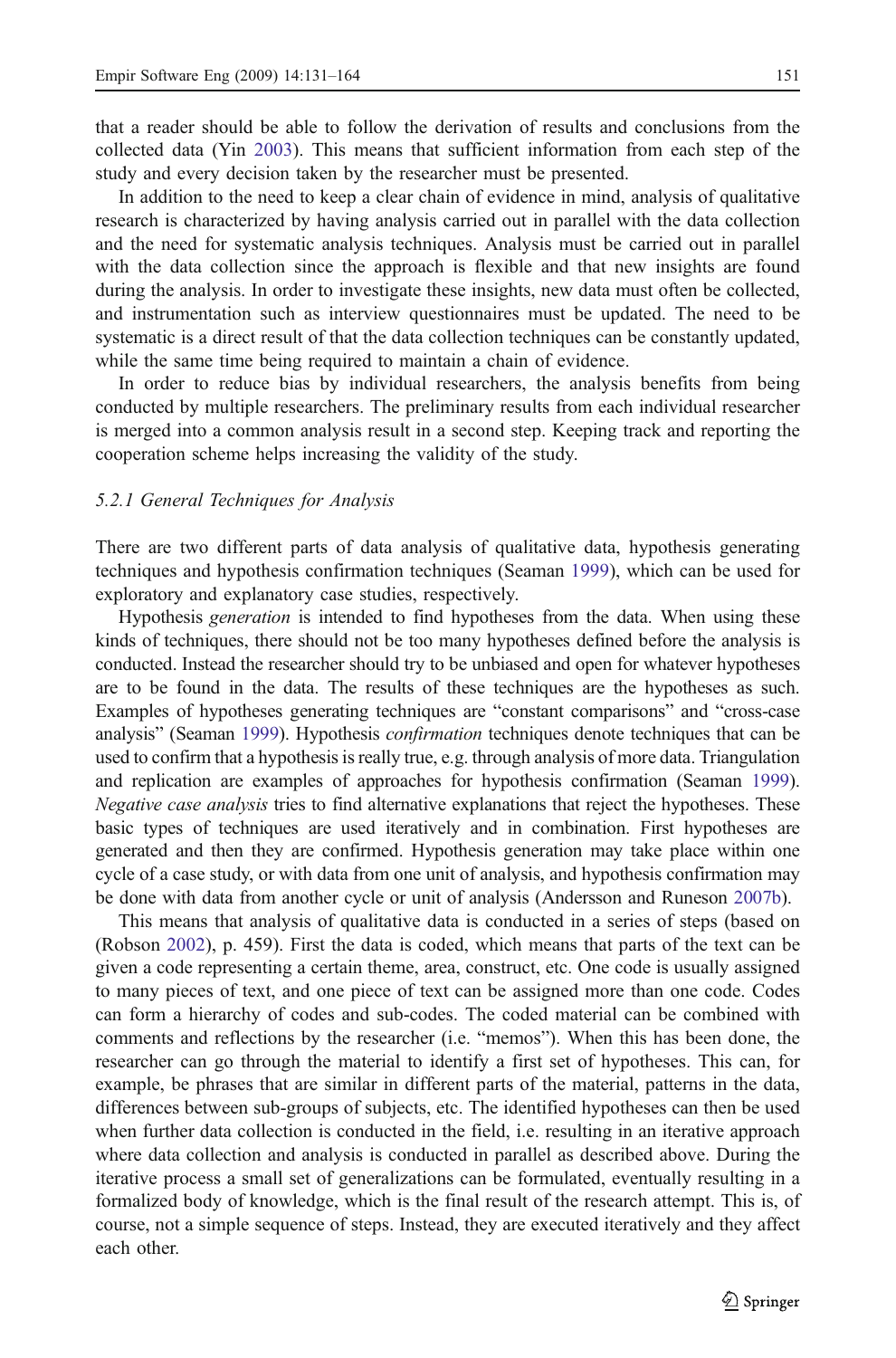The activity where hypotheses are identified requires some more information. This is in no way a simple step that can be carried out by following a detailed, mechanical, approach. Instead it requires ability to generalize, innovative thinking, etc. from the researcher. This can be compared to quantitative analysis, where the majority of the innovative and analytical work of the researcher is in the planning phase (i.e. deciding design, statistical tests, etc). There is, of course, also a need for innovative work in the analysis of quantitative data, but it is not as clear as in the planning phase. In qualitative analysis there are major needs for innovative and analytical work in both phases.

One example of a useful technique for analysis is tabulation, where the coded data is arranged in tables, which makes it possible to get an overview of the data. The data can, for example be organized in a table where the rows represent codes of interest and the columns represent interview subjects. However, how to do this must be decided for every case study.

There are specialized software tools available to support qualitative data analysis, e.g. NVivo and Atlas. However, in some cases standard tools such as word processors and spreadsheet tools are useful when managing the textual data.

In study XP, the transcribed interviews were initially analyzed by one of the researchers. A preliminary set of codes were derived from the informal notes and applied to the transcripts. The preliminary set of codes was: project model, communication, planning, follow-up, quality, technical issues and attitudes. Each statement in the transcribed interviews was given a unique identification, and classified by two researchers. The transcribed data was then filled into tables, allowing for analysis of patterns in the data by sorting issues found by, for example, interviewee role or company. The chain of evidence is illustrated with the figure below (from Karlström and Runeson [2006](#page-31-0))



*qualitative analysis was conducted on the information that was gathered in feedback sessions. However, this analysis would probably benefit from being conducted in a more structured way, e.g. by recording, transcribing, and coding feedback data before analysis.*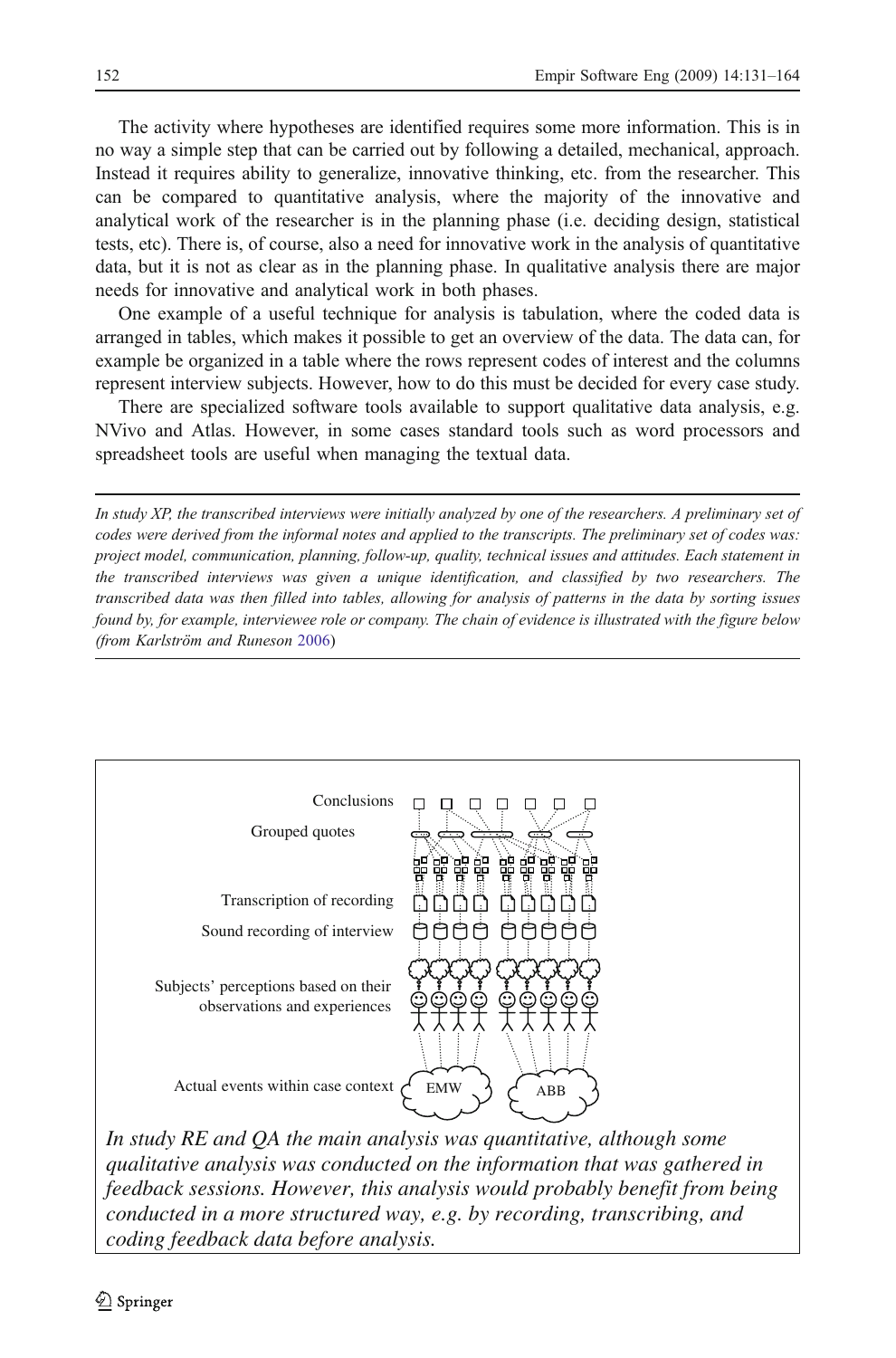# 5.2.2 Level of Formalism

A structured approach is, as described above, important in qualitative analysis. This means, for example, in all cases that a pre-planned approach for analysis must be applied, all decisions taken by the researcher must be recorded, all versions of instrumentation must be kept, links between data, codes, and memos must be explicitly recorded in documentation, etc. However, the analysis can be conducted at different levels of formalism. In (Robson [2002\)](#page-32-0) the following approaches are mentioned:

- Immersion approaches: These are the least structured approaches, with very low level of structure, more reliant on intuition and interpretive skills of the researcher. These approaches may be hard to combine with requirements on keeping and communicating a chain of evidence.
- & Editing approaches: These approaches include few a priori codes, i.e. codes are defined based on findings of the researcher during the analysis.
- & Template approaches: These approaches are more formal and include more a priori based on research questions.
- & Quasi-statistical approaches: These approaches are much formalized and include, for example, calculation of frequencies of words and phrases.

To our experience editing approaches and template approaches are most suitable in software engineering case studies. It is hard to present and obtain a clear chain of evidence in informal immersion approaches. It is also hard to interpret the result of, for example, frequencies of words in documents and interviews.

Study XP used an editing approach. The analysis started with a set of codes (see Section [5.2.1](#page-20-0)), which was extended and modified during the analysis. For example, the code "communication" was split into four codes: "horizontal communication", "vertical communication", "internal communication" and, "external communication".

# 5.2.3 Validity

The validity of a study denotes the trustworthiness of the results, to what extent the results are true and not biased by the researchers' subjective point of view. It is, of course, too late to consider the validity during the analysis. The validity must be addressed during all previous phases of the case study. However, the validity is discussed in this section, since it cannot be finally evaluated until the analysis phase.

There are different ways to classify aspects of validity and threats to validity in the literature. Here we chose a classification scheme which is also used by Yin ([2003](#page-33-0)) and similar to what is usually used in controlled experiments in software engineering (Wohlin et al. [2000\)](#page-32-0). Some researchers have argued for having a different classification scheme for flexible design studies (credibility, transferability, dependability, confirmability), while we prefer to operationalize this scheme for flexible design studies, instead of changing the terms (Robson [2002\)](#page-32-0). This scheme distinguishes between four aspects of the validity, which can be summarized as follows:

Construct validity: This aspect of validity reflect to what extent the operational measures that are studied really represent what the researcher have in mind and what is investigated according to the research questions. If, for example, the constructs discussed in the interview questions are not interpreted in the same way by the researcher and the interviewed persons, there is a threat to the construct validity.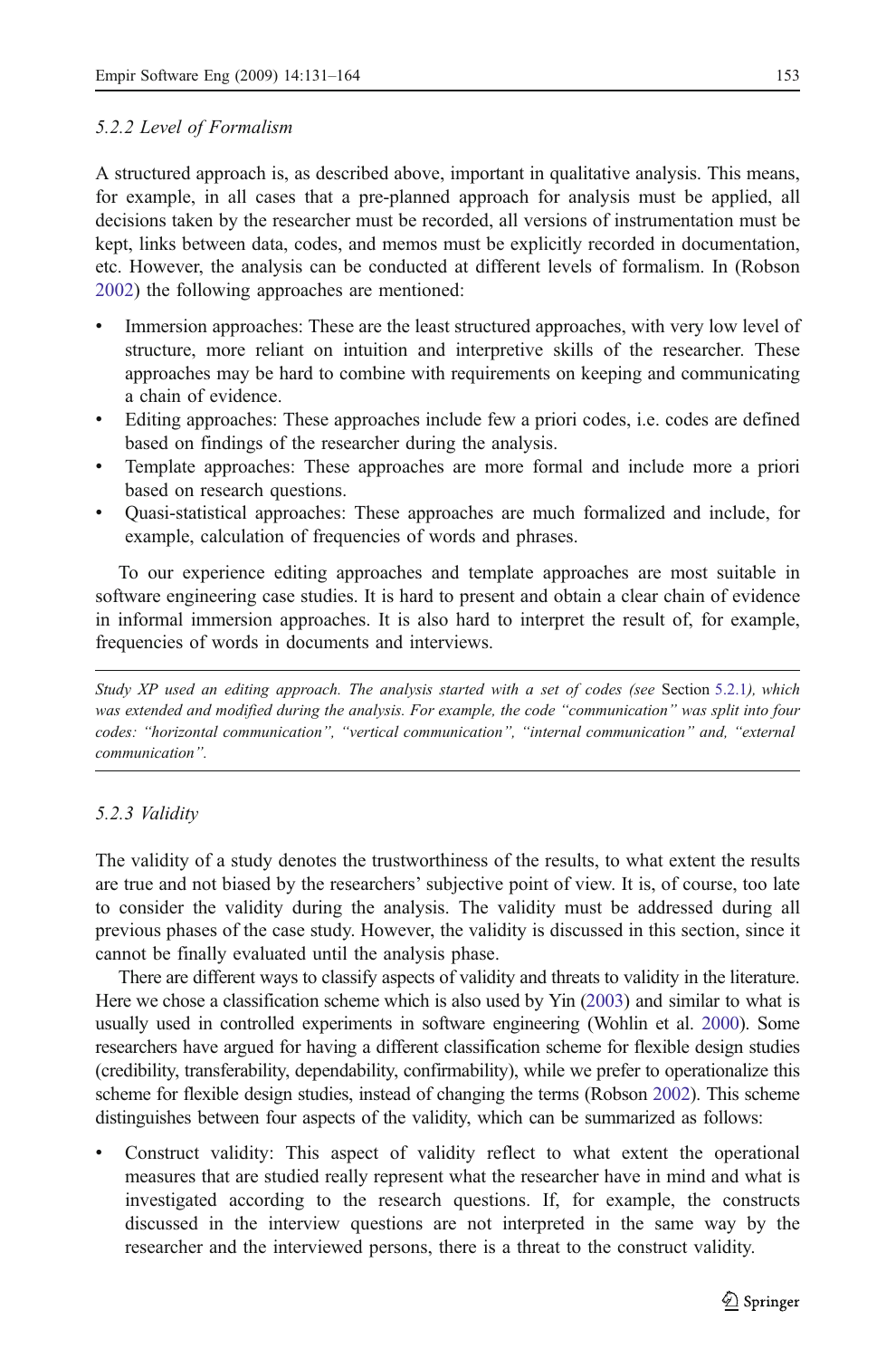- <span id="page-23-0"></span>Internal validity: This aspect of validity is of concern when causal relations are examined. When the researcher is investigating whether one factor affects an investigated factor there is a risk that the investigated factor is also affected by a third factor. If the researcher is not aware of the third factor and/or does not know to what extent it affects the investigated factor, there is a threat to the internal validity.
- External validity: This aspect of validity is concerned with to what extent it is possible to generalize the findings, and to what extent the findings are of interest to other people outside the investigated case. During analysis of external validity, the researcher tries to analyze to what extent the findings are of relevance for other cases. There is no population from which a statistically representative sample has been drawn. However, for case studies, the intention is to enable analytical generalization where the results are extended to cases which have common characteristics and hence for which the findings are relevant, i.e. defining a theory.
- Reliability: This aspect is concerned with to what extent the data and the analysis are dependent on the specific researchers. Hypothetically, if another researcher later on conducted the same study, the result should be the same. Threats to this aspect of validity is, for example, if it is not clear how to code collected data or if questionnaires or interview questions are unclear.

It is, as described above, important to consider the validity of the case study from the beginning. Examples of ways to improve validity are triangulation, developing and maintaining a detailed case study protocol, having designs, protocols, etc. reviewed by peer researchers, having collected data and obtained results reviewed by case subjects, spending sufficient time with the case, and giving sufficient concern to analysis of "negative cases", i.e. looking for theories that contradict your findings.

In study XP, validity threats were analyzed based on a checklist by Robson ([2002\)](#page-32-0). It would also have been possible to analyze threats according to construct validity, internal validity, external validity, and reliability. Countermeasures against threats to validity were then taken. For example, triangulation was achieved in different ways, results were reviewed by case representatives, and potential negative cases were identified by having two researchers working with the same material in parallel. It was also seen as important that sufficient time was spent with the organization in order to understand it. Even if the case study lasted for a limited time, this threat was lowered by the fact that the researchers had had a long-term cooperation with the organization before the presented case study.

In study QA, e.g. data triangulation was used to check which phase the defect reports originated from. The alignment between the phase reported in the trouble report, and the person's tasks in the project organization was checked.

# 5.3 Checklist

The checklist items for analysis of collected data are shown in Table [8.](#page-24-0)

# 6 Reporting

An empirical study cannot be distinguished from its reporting. The report communicates the findings of the study, but is also the main source of information for judging the quality of the study. Reports may have different audiences, such as peer researchers, policy makers, research sponsors, and industry practitioners (Yin [2003\)](#page-33-0). This may lead to the need of writing different reports for difference audiences. Here, we focus on reports with peer researchers as main audience, i.e. journal or conference articles and possibly accompanying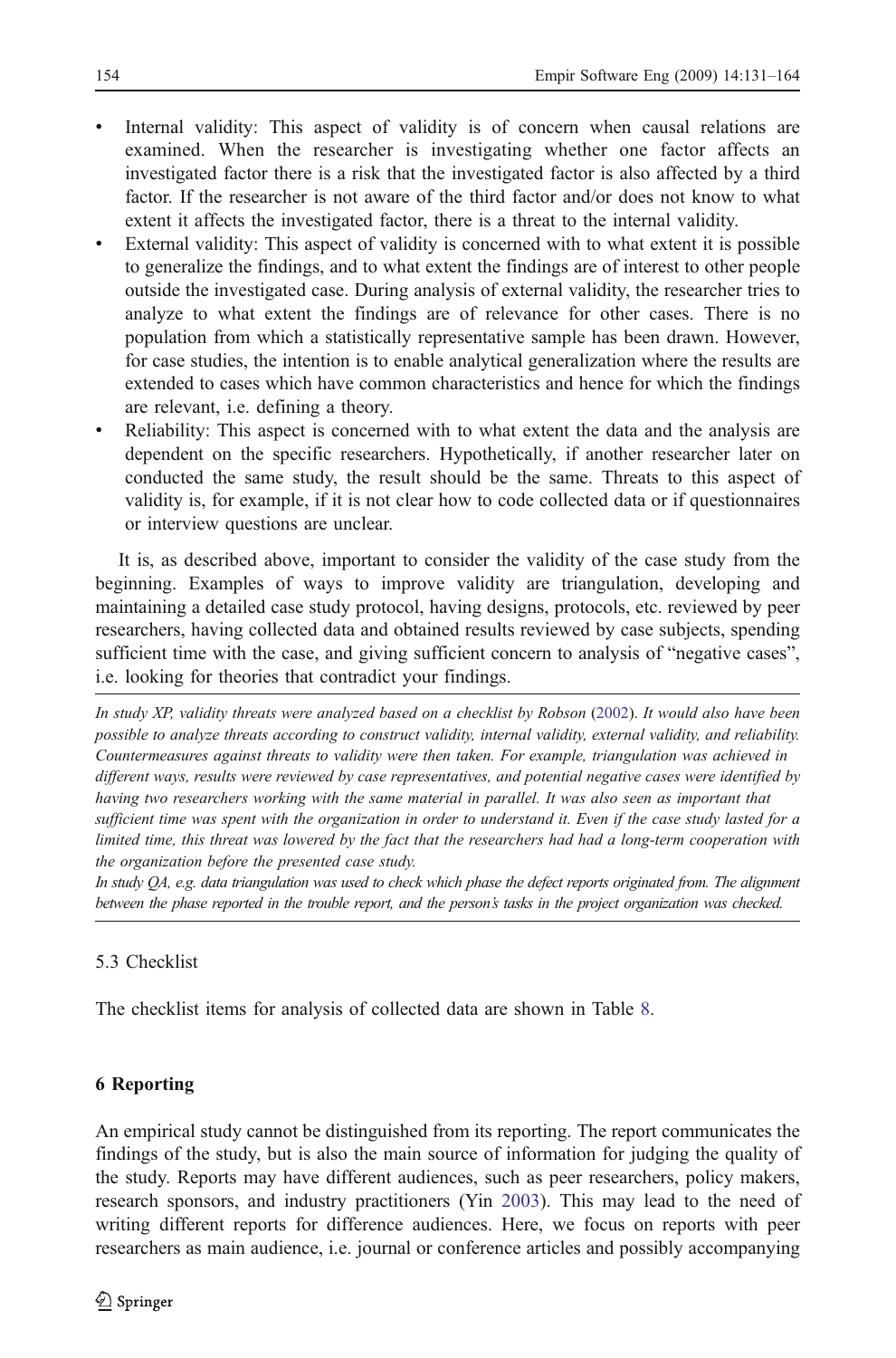- <span id="page-24-0"></span>22. Is the analysis methodology defined, including roles and review procedures?
- 23. Is a chain of evidence shown with traceable inferences from data to research questions and existing theory?
- 24. Are alternative perspectives and explanations used in the analysis?
- 25. Is a cause–effect relation under study? If yes, is it possible to distinguish the cause from other factors in the analysis?
- 26. Are there clear conclusions from the analysis, including recommendations for practice/further research?

27. Are threats to the validity analyzed in a systematic way and countermeasures taken? (Construct, internal, external, reliability)

technical reports. Benbasat et al. propose that due to the extensive amount of data generated in case studies, "books or monographs might be better vehicles to publish case study research" (Benbasat et al. [1987\)](#page-31-0).

Guidelines for reporting experiments have been proposed by Jedlitschka and Pfahl ([2005\)](#page-31-0) and evaluated by Kitchenham et al. [\(2008\)](#page-32-0). Their work aims at defining a standardized reporting of experiments that enables cross-study comparisons through e.g. systematic reviews. For case studies, the same high-level structure may be used, but since they are more flexible and mostly based on qualitative data, the low-level detail is less standardized and more depending on the individual case. Below, we first discuss the characteristics of a case study report and then a proposed structure.

### 6.1 Characteristics

Robson defines a set of characteristics which a case study report should have (Robson [2002\)](#page-32-0), which in summary implies that it should:

- tell what the study was about
- & communicate a clear sense of the studied case
- & provide a "history of the inquiry" so the reader can see what was done, by whom and how.
- & provide basic data in focused form, so the reader can make sure that the conclusions are reasonable
- articulate the researcher's conclusions and set them into a context they affect.

In addition, this must take place under the balance between researcher's duty and goal to publish their results, and the companies' and individuals' integrity (Amschler Andrews and Pradhan [2001\)](#page-30-0).

Reporting the case study objectives and research questions is quite straightforward. If they are changed substantially over the course of the study, this should be reported to help understanding the case.

Describing the case might be more sensitive, since this might enable identification of the case or its subjects. For example, "a large telecommunications company in Sweden" is most probably a branch of the Ericsson Corporation. However, the case may be better characterized by other means than application domain and country. Internal characteristics, like size of the studied unit, average age of the personnel, etc may be more interesting than external characteristics like domain and turnover. Either the case constitutes a small subunit of a large corporation, and then it can hardly be identified among the many subunits, or it is a small company and hence it is hard to identify it among many candidates. Still, care must be taken to find this balance.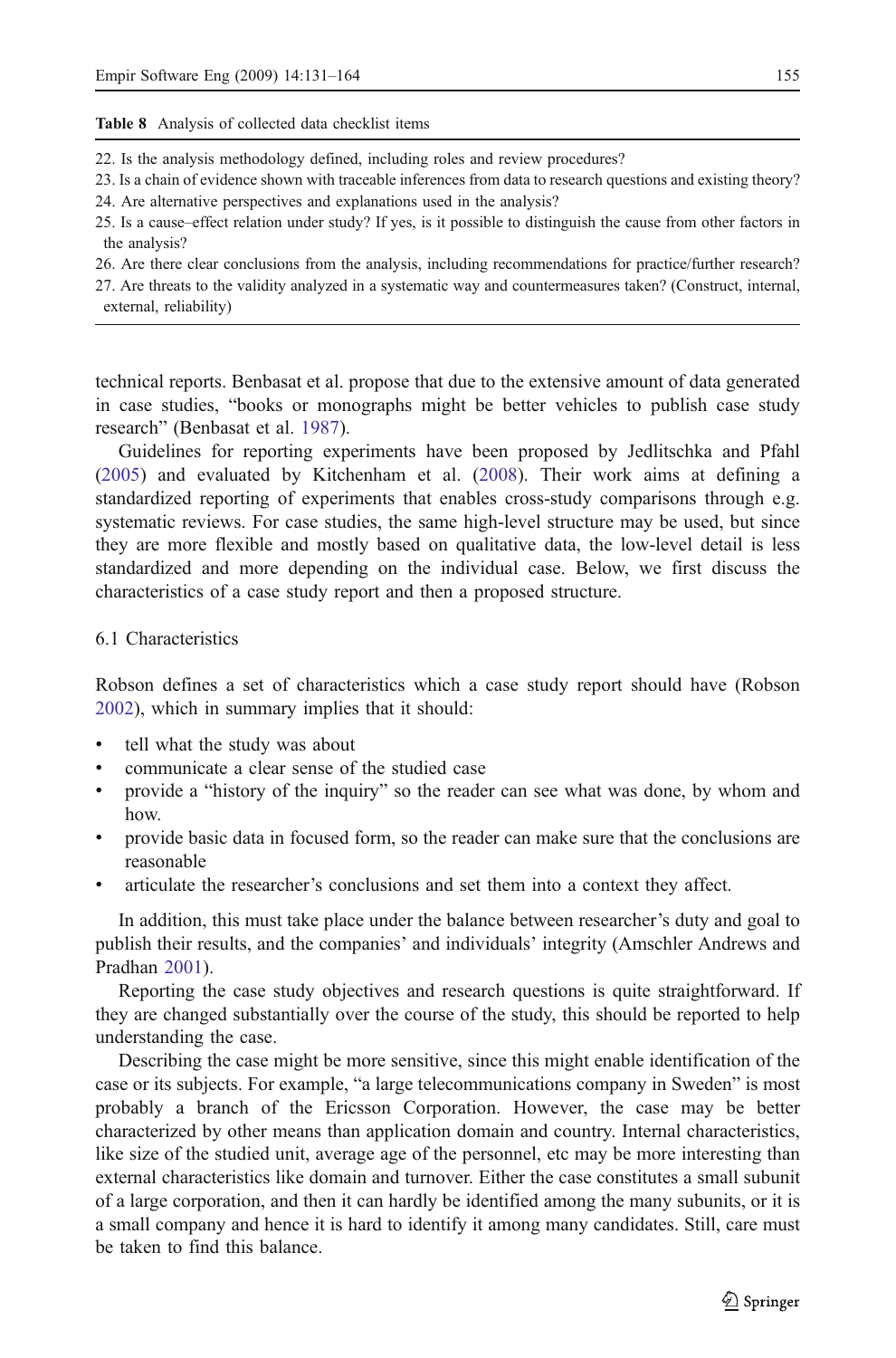Providing a "history of the inquiry" requires a level of substantially more detail than pure reporting of used methodologies, e.g. "we launched a case study using semi-structured interviews". Since the validity of the study is highly related to what is done, by whom and how, it must be reported about the sequence of actions and roles acting in the study process. On the other hand, there is no room for every single detail of the case study conduct, and hence a balance must be found.

Data is collected in abundance in a qualitative study, and the analysis has as its main focus to reduce and organize data to provide a chain of evidence for the conclusions. However, to establish trust in the study, the reader needs relevant snapshots from the data that support the conclusions. These snapshots may be in the form of e.g. citations (typical or special statements), pictures, or narratives with anonymized subjects. Further, categories used in the data classification, leading to certain conclusions may help the reader follow the chain of evidence.

Finally, the conclusions must be reported and set into a context of implications, e.g. by forming theories. A case study can not be generalized in the meaning of being representative of a population, but this is not the only way of achieving and transferring knowledge. Conclusions can be drawn without statistics, and they may be interpreted and related to other cases. Communicating research results in terms of theories is an underdeveloped practice in software engineering (Hannay et al. [2007\)](#page-31-0).

### 6.2 Structure

Yin proposes several alternative structures for reporting case studies in general (Yin [2003](#page-33-0)).

- Linear-analytic—the standard research report structure (problem, related work, methods, analysis, conclusions)
- & Comparative—the same case is repeated twice or more to compare alternative descriptions, explanations or points of view.
- & Chronological—a structure most suitable for longitudinal studies.
- & Theory-building—presents the case according to some theory-building logic in order to constitute a chain of evidence for a theory.
- & Suspense—reverts the linear-analytic structure and reports conclusions first and then backs them up with evidence.
- Unsequenced—with none of the above, e.g. when reporting general characteristics of a set of cases.

For the academic reporting of case studies which we focus on, the linear-analytic structure is the most accepted structure. The high level structure for reporting experiments in software engineering proposed by Jedlitschka and Pfahl [\(2005](#page-31-0)) therefore also fits the purpose of case study reporting. However, some changes are needed, based on specific characteristics of case studies and other issues based on an evaluation conducted by Kitchenham et al. ([2008](#page-32-0)). The resulting structure is presented in Table [9.](#page-26-0) The differences and our considerations are presented below.

In a case study, the theory may constitute a framework for the analysis; hence, there are two kinds of related work: a) earlier studies on the topic and b) theories on which the current study is based.

The design section corresponds to the case study protocol, i.e. it reports the planning of the case study including the measures taken to ensure the validity of the study.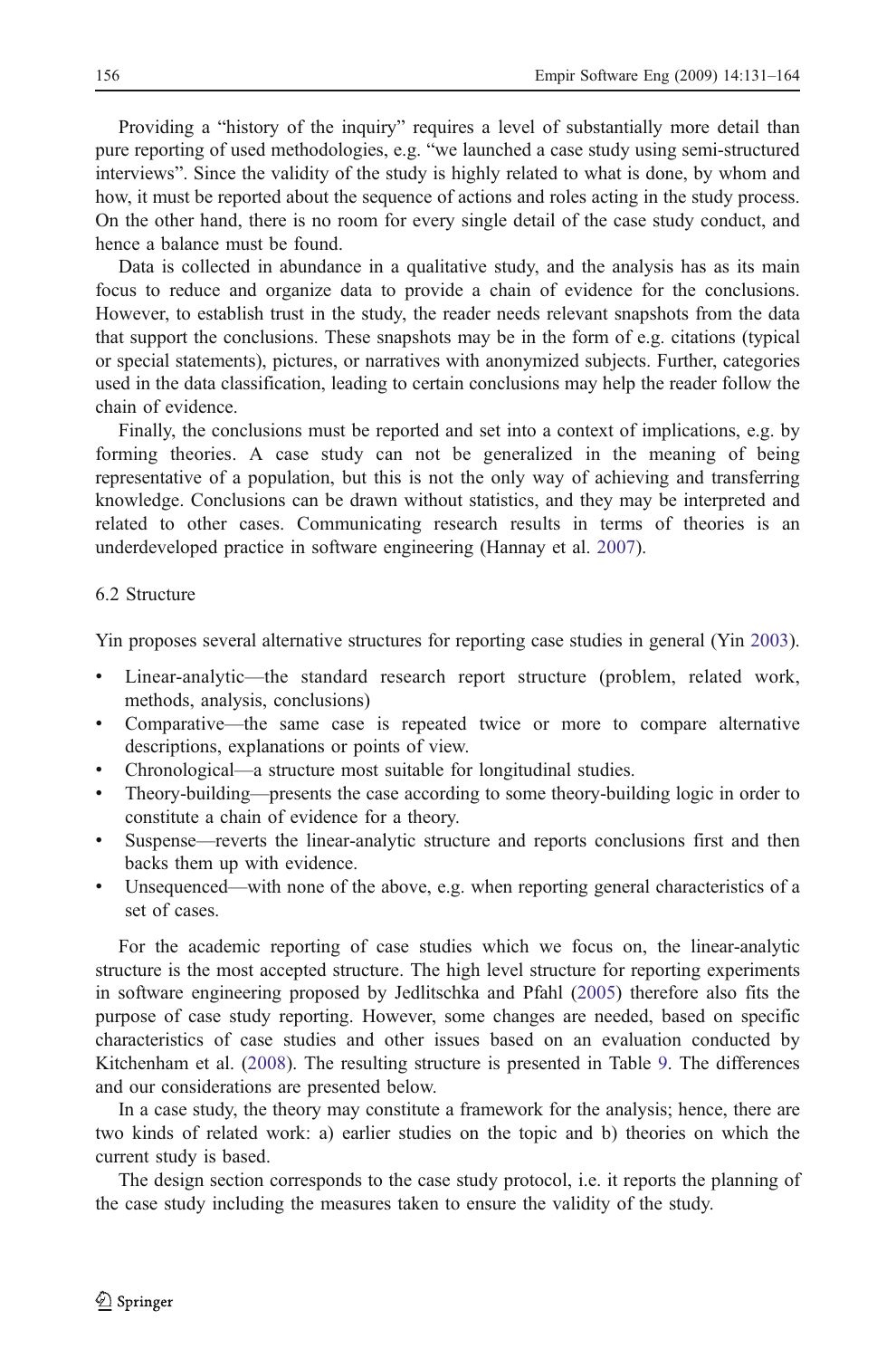| Experiments                                |                                                                                        | Case studies                                 |                                                                                                               |  |
|--------------------------------------------|----------------------------------------------------------------------------------------|----------------------------------------------|---------------------------------------------------------------------------------------------------------------|--|
| Section<br>heading                         | Subsections                                                                            | Section<br>headings                          | Subsections                                                                                                   |  |
| Title<br>Authorship<br>Structured abstract |                                                                                        | Title<br>Authorship<br>(Structured) abstract |                                                                                                               |  |
| Motivation                                 | Problem statement<br>Research<br>objectives                                            | Introduction                                 | Problem statement<br>Research objectives                                                                      |  |
| Context<br>Related work                    |                                                                                        | Related work                                 | Context<br>Earlier studies<br>Theory                                                                          |  |
| Experimental<br>design                     | Goals, hypotheses<br>and variables<br>Design<br>Subjects<br>Objects<br>Instrumentation | Case study<br>design                         | Research questions                                                                                            |  |
|                                            |                                                                                        |                                              | Case and subjects selection<br>Data collection procedure(s)<br>Analysis procedure(s)<br>Validity procedure(s) |  |
|                                            | Data collection<br>procedure<br>Analysis procedure<br>Evaluation of<br>validity        |                                              |                                                                                                               |  |
| Execution                                  | Sample                                                                                 | Results                                      | Case and subjects description, covering execution,<br>analysis and interpretation issues.                     |  |
|                                            | Preparation                                                                            |                                              | Subsections may be structured e.g. according to<br>coding scheme, each linking observations to<br>conclusions |  |
|                                            | Data collection<br>performed<br>Validity procedure                                     |                                              | Evaluation of validity                                                                                        |  |
| Analysis                                   | Descriptive<br>statistics                                                              |                                              |                                                                                                               |  |
|                                            | Data set reduction<br>Hypothesis testing                                               |                                              |                                                                                                               |  |
| Interpretation                             | Evaluation of<br>results and<br>implications                                           |                                              |                                                                                                               |  |
| Conclusions<br>and Future                  | Relation to<br>existing evidence                                                       | Conclusions<br>and Future                    | Summary of conclusions                                                                                        |  |
| work                                       | Impact<br>Limitations<br>Future work                                                   | work                                         | Relation to existing evidence<br>Impact/Implications<br>Limitations<br>Future work                            |  |
| Acknowledgements                           |                                                                                        | Acknowledgements                             |                                                                                                               |  |
| References<br>Appendices                   |                                                                                        | References<br>Appendices                     |                                                                                                               |  |

<span id="page-26-0"></span>Table 9 Proposed reporting structure by Jedlitschka and Pfahl [\(2005](#page-31-0)) and modification proposed by Kitchenham et al. ([2008\)](#page-32-0) and adaptations to case study reporting, influenced by Robson ([2002](#page-32-0))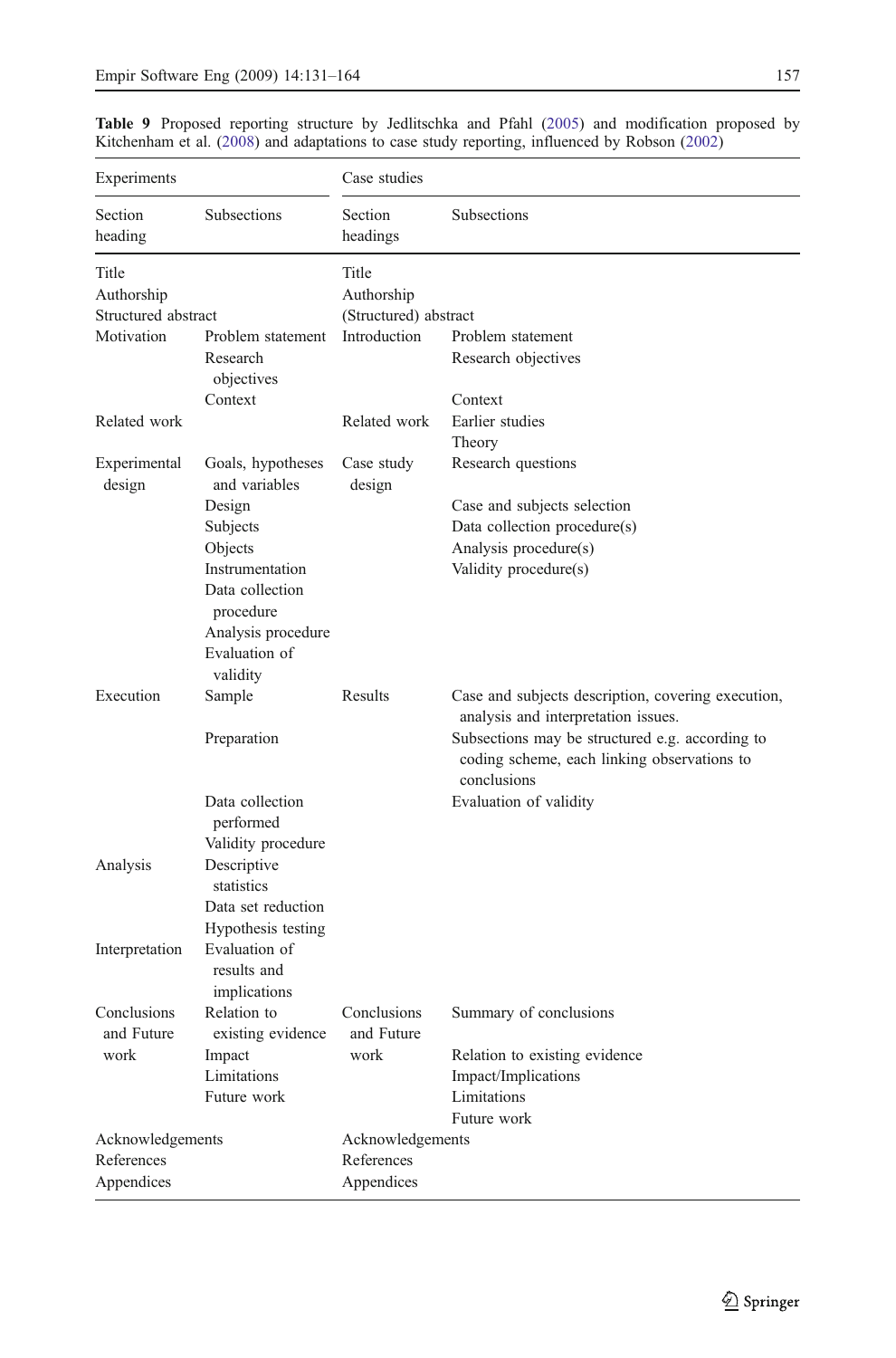<span id="page-27-0"></span>Since the case study is of flexible design, and data collection and analysis are more intertwined, these sections may be combined into one. Consequently, the contents at the lower level must be adjusted, as proposed in Table [9](#page-26-0). Specifically for the combined data section, the coding scheme often constitutes a natural subsection structure. Alternatively, for a comparative case study, the data section may be structured according to the compared cases, and for a longitudinal study, the time scale may constitute the structure of the data section. This combined results section also includes an evaluation of the validity of the final results.

The case studies were presented in different formats. Study XP was, for example, presented to the involved companies in seminar format, and to the research community in journal format (Karlström and Runeson [2006\)](#page-31-0), to practitioners in a magazine format (Karlström and Runeson [2005\)](#page-31-0), and in the form of a Ph.D. thesis (Karlström [2004\)](#page-31-0). The journal format paper is structured similar to the proposed model above, although the outline hierarchy differs slightly.

### 6.3 Checklist

The checklist items for reporting are shown in Table 10.

### 7 Reading and Reviewing Case Study Research

7.1 Reader's Perspective

The reader of a case study report—independently of whether the intention is to use the findings or to review it for inclusion in a journal—must judge the quality of the study based on the written material. Case study reports tend to be large, firstly since case studies often are based on qualitative data, and hence the data cannot be presented in condensed form, like quantitative data may be in tables, diagrams and statistics. Secondly, the conclusions in qualitative analyses are not based on statistical significance which can be interpreted in terms of a probability for erroneous conclusion, but on reasoning and linking of observations to conclusions.

Reviewing empirical research in general must be done with certain care (Tichy [2000](#page-32-0)). Reading case study reports requires judging the quality of the report, without having the power of strict criteria which govern experimental studies to a larger extent, e.g. statistical

#### Table 10 Reporting checklist items

- 28. Are the case and its units of analysis adequately presented?
- 29. Are the objective, the research questions and corresponding answers reported?
- 30. Are related theory and hypotheses clearly reported?
- 31. Are the data collection procedures presented, with relevant motivation?
- 32. Is sufficient raw data presented (e.g. real life examples, quotations)?
- 33. Are the analysis procedures clearly reported?
- 34. Are threats to validity analyses reported along with countermeasures taken to reduce threats?
- 35. Are ethical issues reported openly (personal intentions, integrity issues, confidentiality)
- 36. Does the report contain conclusions, implications for practice and future research?
- 37. Does the report give a realistic and credible impression?
- 38. Is the report suitable for its audience, easy to read and well structured?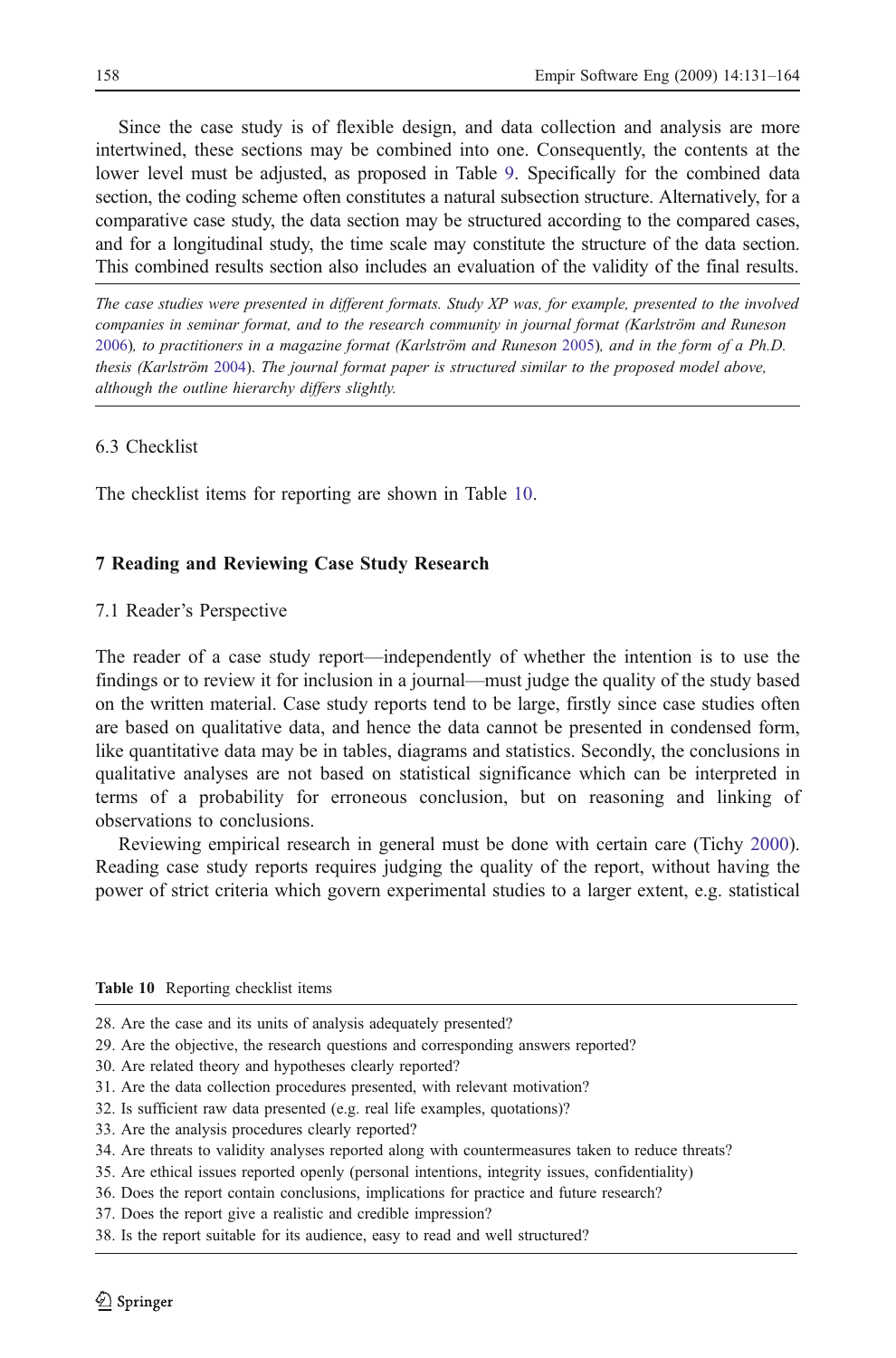<span id="page-28-0"></span>confidence levels. This does however not say that any report can do as a case study report. The reader must have a decent chance of finding the information of relevance, both to judge the quality of the case study and to get the findings from the study and set them into practice or build further research on.

The criteria and guidance presented above for performing and reporting case studies are relevant for the reader as well. However, in our work with derivation of checklists for case study research (Höst and Runeson [2007](#page-31-0)), evaluation feedback identified a need for a more condensed checklist for readers and reviewers. This is presented in Table 11 with numbers referring to the items of the other checklists for more in depth criteria.

#### 8 Summary

Case study research is conducted in order to investigate contemporary phenomena in their natural context. That is, no laboratory environment is set up by the researcher, where factors can be controlled. Instead the phenomena are studied in their normal context, allowing the researcher to understand how the phenomena interact with the context. Selection of subjects and objects is not based on statistically representative samples. Instead, research findings are obtained through the analysis in depth of typical or special cases.

Cases study research is conducted by iteration over a set of phases. In the design phase objectives are decided and the case is defined. Data collection is first planned with respect to data collection techniques and data sources, and then conducted in practice. Methods for data collection include, for example, interviews, observation, and usage of archival data. During the analysis phase, insights are both generated and analyzed, e.g. through coding of data and looking for patterns. During the analysis it is important to maintain a chain of evidence from the findings to the original data. The report should include sufficient data and examples to allow the reader to understand the chain of evidence.

Table 11 Reader's checklist items

- 39. Are the objective, research questions, and hypotheses (if applicable) clear and relevant? 1, 2, 5, 29, 30
- 40. Are the case and its units of analysis well defined? 1, 5, 28
- 41. Is the suitability of the case to address the research questions clearly motivated? 8, 9, 14
- 42. Is the case study based on theory or linked to existing literature? 3
- 43. Are the data collection procedures sufficient for the purpose of the case study (data sources, collection, validation)? 11, 13, 16, 18, 21, 31
- 44. Is sufficient raw data presented to provide understanding of the case and the analysis? 32
- 45. Are the analysis procedures sufficient for the purpose of the case study (repeatable, transparent)? 22, 33
- 46. Is a clear chain of evidence established from observations to conclusions? 6, 17, 20, 23, 25
- 47. Are threats to validity analyses conducted in a systematic way and are countermeasures taken to reduce threats? 27, 34, 37
- 48. Is triangulation applied (multiple collection and analysis methods, multiple authors, multiple theories)? 7, 12, 22, 24
- 49. Are ethical issues properly addressed (personal intentions, integrity, confidentiality, consent, review board approval)? 4, 10, 15, 19, 35
- 50. Are conclusions, implications for practice and future research, suitably reported for its audience? 26, 29, 36, 37, 38

The numbers after each item refer to corresponding items in the checklists for each process step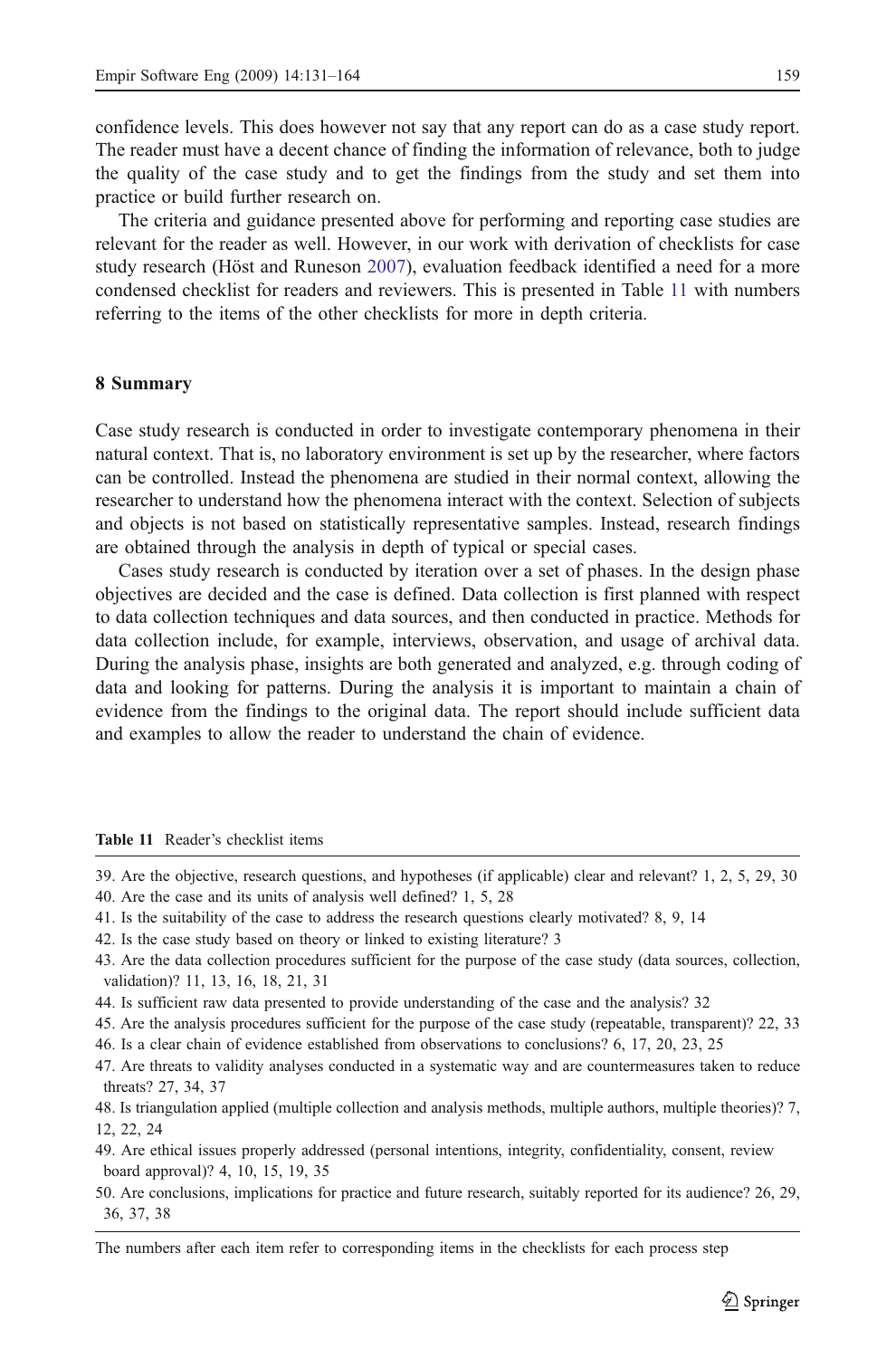<span id="page-29-0"></span>This paper aims to provide a frame of reference for researchers when conducting case study research in software engineering, which is based on an analysis of existing case study literature and the author's own experiences of conducting case studies. As with other guidelines, there is a need to evaluate them through practical usage.

Acknowledgement The authors are grateful to the feedback to the checklists from the ISERN members and IASESE attendants in September 2007. A special thank to Professor Claes Wohlin, Mr. Kim Weyns and Mr. Andreas Jedlitschka for their review of an earlier draft of the paper. Thanks also to the anonymous reviewers for proposals on substantial improvements. The work is partly funded by the Swedish Research Council under grant 622-2004-552 for a senior researcher position in software engineering.

Open Access This article is distributed under the terms of the Creative Commons Attribution Noncommercial License which permits any noncommercial use, distribution, and reproduction in any medium, provided the original author(s) and source are credited.

# Appendix A

# Table 12 Researcher's checklist

#### Case study design

- 1. What is the case and its units of analysis?
- 2. Are clear objectives, preliminary research questions, hypotheses (if any) defined in advance?
- 3. Is the theoretical basis—relation to existing literature or other cases—defined?
- 4. Are the authors' intentions with the research made clear?
- 5. Is the case adequately defined (size, domain, process, subjects…)?
- 6. Is a cause–effect relation under study? If yes, is it possible to distinguish the cause from other factors using the proposed design?
- 7. Does the design involve data from multiple sources (data triangulation), using multiple methods (method triangulation)?
- 8. Is there a rationale behind the selection of subjects, roles, artifacts, viewpoints, etc.?
- 9. Is the specified case relevant to validly address the research questions (construct validity)?

10. Is the integrity of individuals/organizations taken into account?

#### Preparation for data collection

- 11. Is a case study protocol for data collection and analysis derived (what, why, how, when)? Are procedures for its update defined?
- 12. Are multiple data sources and collection methods planned (triangulation)?
- 13. Are measurement instruments and procedures well defined (measurement definitions, interview questions)?
- 14. Are the planned methods and measurements sufficient to fulfill the objective of the study?
- 15. Is the study design approved by a review board, and has informed consent obtained from individuals and organizations?
- Collecting Evidence
- 16. Is data collected according to the case study protocol?
- 17. Is the observed phenomenon correctly implemented (e.g. to what extent is a design method under study actually used)?
- 18. Is data recorded to enable further analysis?
- 19. Are sensitive results identified (for individuals, the organization or the project)?
- 20. Are the data collection procedures well traceable?
- 21. Does the collected data provide ability to address the research question?

# Analysis of collected data

- 22. Is the analysis methodology defined, including roles and review procedures?
- 23. Is a chain of evidence shown with traceable inferences from data to research questions and existing theory?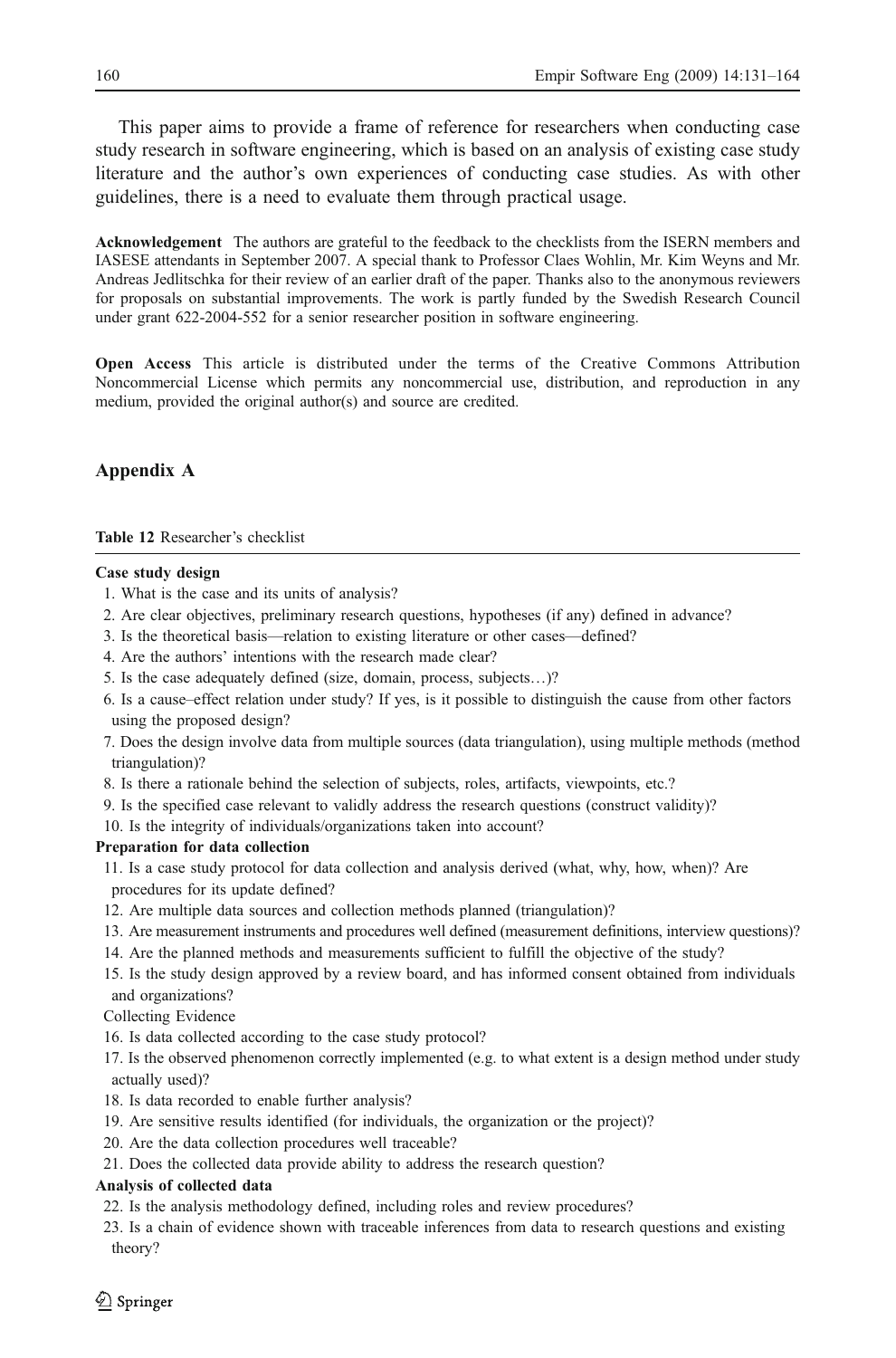- <span id="page-30-0"></span>24. Are alternative perspectives and explanations used in the analysis?
- 25. Is a cause–effect relation under study? If yes, is it possible to distinguish the cause from other factors in the analysis?
- 26. Are there clear conclusions from the analysis, including recommendations for practice/further research?
- 27. Are threats to the validity analyzed in a systematic way and countermeasures taken? (Construct,
- internal, external, reliability)

#### Reporting

- 28. Are the case and its units of analysis adequately presented?
- 29. Are the objective, the research questions and corresponding answers reported?
- 30. Are related theory and hypotheses clearly reported?
- 31. Are the data collection procedures presented, with relevant motivation?
- 32. Is sufficient raw data presented (e.g. real life examples, quotations)?
- 33. Are the analysis procedures clearly reported?
- 34. Are threats to validity analyses reported along with countermeasures taken to reduce threats?
- 35. Are ethical issues reported openly (personal intentions, integrity issues, confidentiality)
- 36. Does the report contain conclusions, implications for practice and future research?
- 37. Does the report give a realistic and credible impression?
- 38. Is the report suitable for its audience, easy to read and well structured?

# Appendix B

# Table 13 Reader's checklist

- 39. Are the objective, research questions, and hypotheses (if applicable) clear and relevant? 1, 2, 5, 29, 30 40. Are the case and its units of analysis well defined? 1, 5, 28
- 41. Is the suitability of the case to address the research questions clearly motivated? 8, 9, 14
- 42. Is the case study based on theory or linked to existing literature? 3
- 43. Are the data collection procedures sufficient for the purpose of the case study (data sources, collection, validation)? 11, 13, 16, 18, 21, 31
- 44. Is sufficient raw data presented to provide understanding of the case and the analysis? 32
- 45. Are the analysis procedures sufficient for the purpose of the case study (repeatable, transparent)? 22, 33
- 46. Is a clear chain of evidence established from observations to conclusions? 6, 17, 20, 23, 25
- 47. Are threats to validity analyses conducted in a systematic way and are countermeasures taken to reduce threats? 27, 34, 37
- 48. Is triangulation applied (multiple collection and analysis methods, multiple authors, multiple theories)? 7, 12, 22, 24
- 49. Are ethical issues properly addressed (personal intentions, integrity, confidentiality, consent, review board approval)? 4, 10, 15, 19, 35
- 50. Are conclusions, implications for practice and future research, suitably reported for its audience? 26, 29, 36, 37, 38

The numbers after each item refer to corresponding items in the Researcher's checklist

# **References**

- Amschler Andrews A, Pradhan AS (2001) Ethical issues in empirical software engineering: the limits of policy. Empir Softw Eng 6(2):105–110 doi[:10.1023/A:1011442319273](http://dx.doi.org/10.1023/A:1011442319273)
- Anastas JW, MacDonald ML (1994) Research design for the social work and the human services. New York, Lexington
- Andersson C, Runeson P (2007a) A replicated quantitative analysis of fault distribution in complex software systems. IEEE Trans Softw Eng 33(5):273–286 doi:[10.1109/TSE.2007.1005](http://dx.doi.org/10.1109/TSE.2007.1005)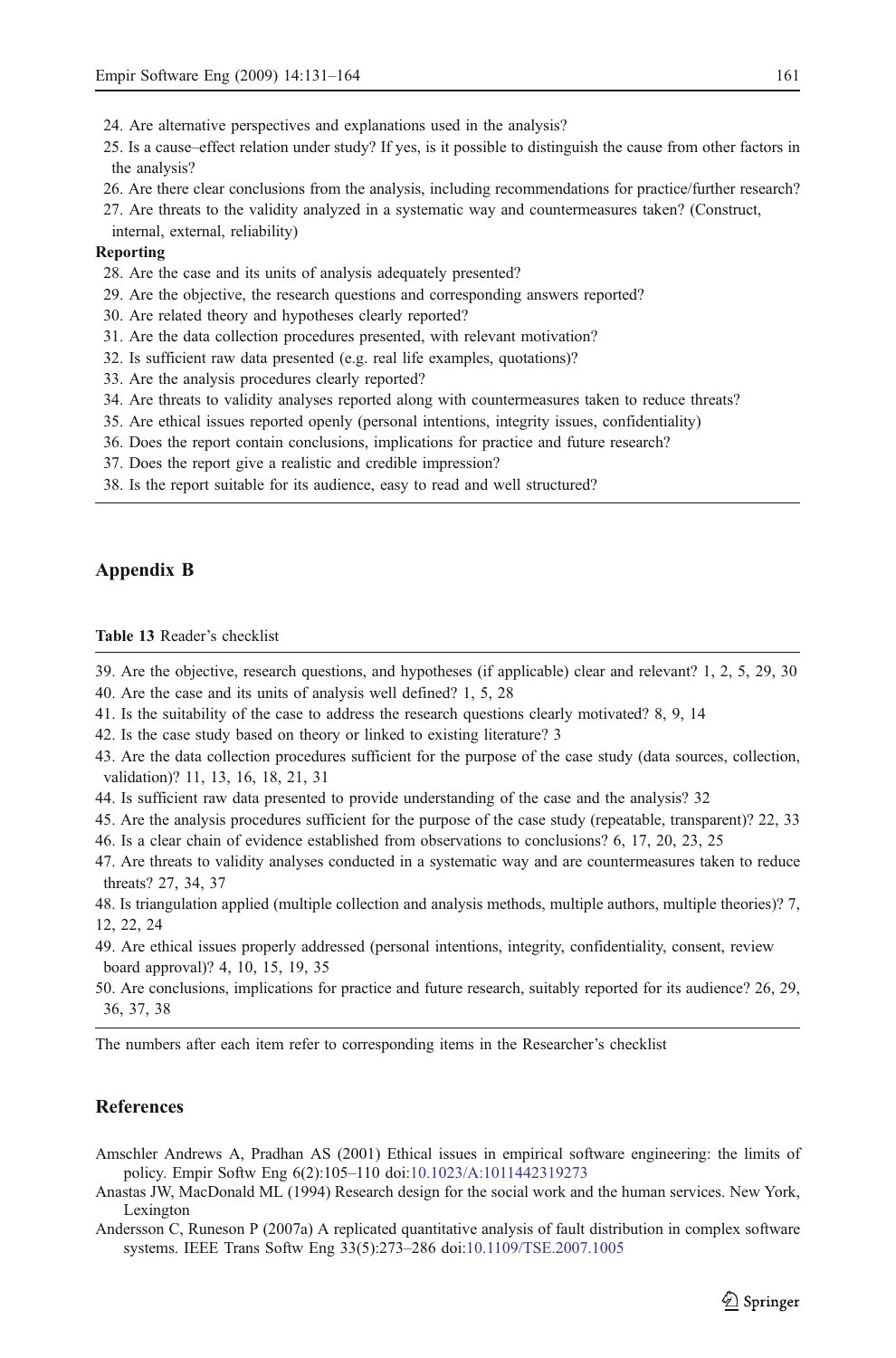- <span id="page-31-0"></span>Andersson C, Runeson P (2007b) A spiral process model for case studies on software quality monitoring method and metrics. Softw Process Improv Pract 12(2):125–140 doi[:10.1002/spip.311](http://dx.doi.org/10.1002/spip.311)
- Avison D, Baskerville R, Myers M (2001) Controlling action research projects. Inf Technol People 14(1):28– 45 doi:[10.1108/09593840110384762](http://dx.doi.org/10.1108/09593840110384762)
- Basili VR, Weiss DM (1984) A methodology for collecting valid software engineering data. IEEE Trans Softw Eng SE10(6):728–739
- Basili VR, Selby RW, Hutchens DH (1986) Experimentation in Software Engineering. IEEE Trans Softw Eng SE12(7):733–744
- Baskerville RL, Wood-Harper AT (1996) A critical perspective on action research as method for information systems research. J Inf Technol 11:235–246 doi:[10.1080/026839696345289](http://dx.doi.org/10.1080/026839696345289)
- Benbasat I, Goldstein DK, Mead M (1987) The case research strategy in studies of information systems. MIS Q 11(3):369–386 doi:[10.2307/248684](http://dx.doi.org/10.2307/248684)
- Corbin J, Strauss C (2008) Basics of qualitative research, 3rd edn. Sage
- Dalkey N, Helmer O (1963) An experimental application of the delphi method to the use of experts. Manage Sci 9(3):458–467
- Dittrich Y (ed) (2007) Special issue on qualitative software engineering research. Inf Softw Technol 49 (6):531–694. doi:[10.1016/j.infsof.2007.02.009](http://dx.doi.org/10.1016/j.infsof.2007.02.009)
- Dittrich Y, Rönkkö K, Eriksson J, Hansson C, Lindeberg O (2008) Cooperative method development. combining qualitative empirical research with method, technique and process improvement. Empir Softw Eng 13(3):231–260 doi[:10.1007/s10664-007-9057-1](http://dx.doi.org/10.1007/s10664-007-9057-1)
- Eisenhardt KM (1989) Building theories form case study research. Acad Manage Rev 14(4):532–550 doi:[10.2307/258557](http://dx.doi.org/10.2307/258557)
- Easterbrook S, Singer J, Storey M-A, Damian D (2008) Selecting empirical methods for software engineering research, Chapter 11 in Shull et al. (2008)
- Fenton N, Pfleeger SG (1996) Software Metrics—A Rigorous and Practical Approach, Thomson Computer
- Flynn BB, Sakakibara S, Schroeder RG, Bates K, Flynn EJ (1990) Empirical research methods in operations management. Oper Manage 9(2):250–284 doi:[10.1016/0272-6963\(90\)90098-X](http://dx.doi.org/10.1016/0272-6963(90)90098-X)
- Flyvbjerg B (2007) Five misunderstandings about case-study research. In Qualitative Research Practice: Concise Paperback Edition. Sage, pp 390–404
- Gorschek T, Garre P, Larsson S, Wohlin C (2006) A model for technology transfer in practice. IEEE Softw 23(6):88–95 doi:[10.1109/MS.2006.147](http://dx.doi.org/10.1109/MS.2006.147)
- Hannay JE, Sjøberg DIK, Dybå TA (2007) Systematic review of theory use in software engineering experiments. IEEE Trans Softw Eng 33(2):87–107 doi[:10.1109/TSE.2007.12](http://dx.doi.org/10.1109/TSE.2007.12)
- Hove SE, Anda BCD (2005) Experiences from conducting semi-structured interviews in empirical software engineering research. Proceedings 11th IEEE International Software Metrics Symposium (Metrics 2005) 23:1–10
- Höst M, Runeson P (2007) Checklists for Software Engineering Case Study Research, In Proceedings First International Symposium on Empirical Software Engineering and Measurement, pp 479–481
- Iversen JH, Mathiassen L, Nielsen PA (2004) Managing risk in software process improvement: an action research approach. MIS Q 28(3):395–433
- Jedlitschka A, Pfahl D (2005) Reporting guidelines for controlled experiments in software engineering, In Proceedings of ACM/IEEE International Symposium on Empirical Software Engineering, pp 95–104, see also Chapter 8 in Shull et al. (2008)
- Johnson P, Kou H, Paulding M, Zhang Q, Kagawa A, Yamashita T (2005) Improving software development management through software project telemetry. IEEE Softw 22(4):76–85 doi[:10.1109/MS.2005.95](http://dx.doi.org/10.1109/MS.2005.95)
- Karahasanović A, Anda B, Arisholm E, Hove SE, Jørgensen M, Sjøberg DIK, Welland R (2005) Collecting feedback during software engineering experiments. Empir Softw Eng 10:113–147 doi[:10.1007/s10664-](http://dx.doi.org/10.1007/s10664-004-6189-4) [004-6189-4](http://dx.doi.org/10.1007/s10664-004-6189-4)
- Karlström D (2004) Integrating Management and Engineering Processes in Software Product Development, PhD Thesis ISRN LUTEDX/TETS—1069-SE+230p, Lund University.
- Karlström D, Runeson P (2005) Combining agile methods with stage-gate project management. IEEE Softw 22(3):43–49 doi:[10.1109/MS.2005.59](http://dx.doi.org/10.1109/MS.2005.59)
- Karlström D, Runeson P (2006) Integrating agile software development into stage-gate product development. Empir Softw Eng 11:203–225 doi[:10.1007/s10664-006-6402-8](http://dx.doi.org/10.1007/s10664-006-6402-8)
- Klein HK, Myers MD (1999) A set of principles for conducting and evaluating interpretative field studies in information systems. MIS Q 23(1):67–88 doi:[10.2307/249410](http://dx.doi.org/10.2307/249410)
- Kitchenham B, Pickard L, Pfleeger SL (1995) Case studies for method and tool evaluation. IEEE Softw 4 (12):52–62 doi:[10.1109/52.391832](http://dx.doi.org/10.1109/52.391832)
- Kitchenham B, Pfleeger SM, Pickard LM, Jones PW, Hoaglin DC, El Eman K, Rosenberg J (2002) Preliminary guidelines for empirical research in software engineering. IEEE Trans Softw Eng 28(8):721– 734 doi:[10.1109/TSE.2002.1027796](http://dx.doi.org/10.1109/TSE.2002.1027796)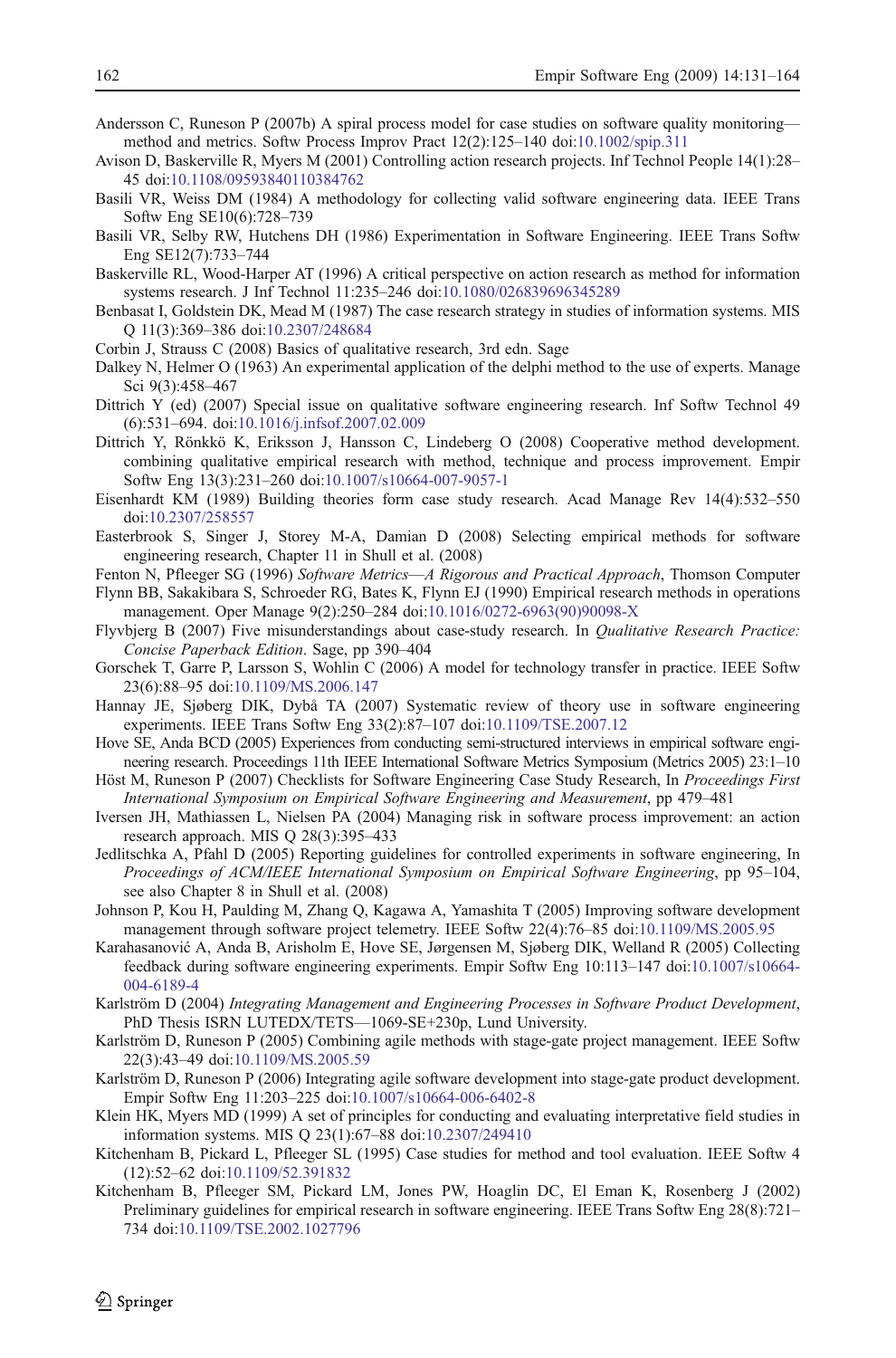- <span id="page-32-0"></span>Kitchenham B (2007) Guidelines for performing Systematic Literature Reviews in Software Engineering, Version 2.3, EBSE Technical Report EBSE-2007-01, Keele University and University of Durham
- Kitchenham B, Al-Khilidar H, Ali Babar M, Berry M, Cox K, Keung J, Kurniawati F, Staples M, Zhang H, Zhu L (2008) Evaluating guidelines for reporting empirical software engineering studies. Empir Softw Eng 13(1):97–121 doi[:10.1007/s10664-007-9053-5](http://dx.doi.org/10.1007/s10664-007-9053-5)
- Lee AS (1989) A scientific methodology for MIS case studies. MIS Q 13(1):33–54 doi[:10.2307/248698](http://dx.doi.org/10.2307/248698)
- Lethbridge TC, Sim SE, Singer J (2005) Studying software engineers: data collection techniques for software field studies. Empir Softw Eng 10(3):311–341 see also Chapter 1 in Shull et al. (2008)
- Moher T, Schneider GM (1981) Methods for improving controlled experimentation in software engineering, Proceedings of the 5th International Conference on Software Engineering pp 224–233
- Owen S, Budgen D, Brereton P (2006) Protocol analysis: a neglected practice. Commun ACM 49(2):117– 122 doi:[10.1145/1113034.1113039](http://dx.doi.org/10.1145/1113034.1113039)
- Perry DE, Sim SE, Easterbrook S (2005) Case studies for software engineers, 29th Annual IEEE/NASA Software Engineering Workshop—Tutorial Notes pp 96–159
- Pervan G, Maimbo H (2005) Designing a case study protocol for application in IS research, The Ninth Pacific Conference on Information Systems pp 1281–1292
- Ramesh V, Glass RL, Vessey I (2004) Research in computer science: an empirical study. J Syst Softw 70(1– 2):165–176 doi[:10.1016/S0164-1212\(03\)00015-3](http://dx.doi.org/10.1016/S0164-1212(03)00015-3)
- Regnell B, Höst M, Natt och Dag J, Beremark P, Hjelm T (2001) An industrial case study on distributed prioritisation in market-driven requirements engineering for packaged software. Requirements Eng 6:51– 62 doi:[10.1007/s007660170015](http://dx.doi.org/10.1007/s007660170015)
- Robinson H, Segal J, Sharp H (2007) Ethnographically-informed empirical studies of software practice. Inf Softw Technol 49:540–551 doi:[10.1016/j.infsof.2007.02.007](http://dx.doi.org/10.1016/j.infsof.2007.02.007)
- Robson C (2002) Real World Research. Blackwell, (2nd edition)
- Seaman C (1999) Qualitative methods in empirical studies of software engineering. IEEE Trans Softw Eng 25(4):557–572 see also Chapter 2 in Shull et al. (2008)
- Sharp H, Robinson H (2004) An ethnographic study of XP practice. Empir Softw Eng 9(4):353–375 doi:[10.1023/B:EMSE.0000039884.79385.54](http://dx.doi.org/10.1023/B:EMSE.0000039884.79385.54)
- Shull F, Feldman RL (2008) Building theories from multiple evidence sources. In: Shull F et al (ed) Guide to advanced empirical software engineering. Springer-Verlag, London
- Shull F, Basili V, Carver J, Maldonado JC, Travassos GH, Mendonca M, Fabbri S (2002) Replicating software engineering experiments: addressing the tacit knowledge problem, Proceedings on International Symposium Empirical Software Engineering pp 7–16
- Shull F, Singer J, Sjøberg D (eds) (2008) Guide to Advanced Empirical Software Engineering. Springer-Verlag: London
- Sim SE, Singer J, Storey M-A (2001) Beg, borrow, or steal: using multidisciplinary approaches in empirical software engineering research, an ICSE 2000 workshop report. Empir Softw Eng 6(1):85–93 doi:[10.1023/A:1009809824225](http://dx.doi.org/10.1023/A:1009809824225)
- Singer J, Vinson NG (2002) Ethical issues in empirical studies of software engineering. IEEE Trans Softw Eng 28(12):1171–1180 doi[:10.1109/TSE.2002.1158289](http://dx.doi.org/10.1109/TSE.2002.1158289)
- Sjøberg DIK, Dybå T, Anda BCD, Hannay J (2008) Building theories in software engineering. In: Shull F et al (ed) Guide to advanced empirical software engineering. Springer-Verlag, London
- Sjøberg DIK, Hannay JE, Hansen O, Kampenes VB (2005) A survey of controlled experiments in software engineering. IEEE Trans Softw Eng 31(9):733–753 doi[:10.1109/TSE.2005.97](http://dx.doi.org/10.1109/TSE.2005.97)
- Stake RE (1995) The art of case study research. Sage
- Tichy WF (1998) Should computer scientists experiment more? Computer 31(5):32–40 doi:[10.1109/2.675631](http://dx.doi.org/10.1109/2.675631)
- Tichy WF (2000) Hints for reviewing empirical work in software engineering. Empir Softw Eng 5(4):309– 312 doi:[10.1023/A:1009844119158](http://dx.doi.org/10.1023/A:1009844119158)
- van Solingen R, Berghout E (1999) The goal/question/metric method. A practical guide for quality improvement of software development. McGraw-Hill
- von Mayrhauser A, Vans AM (1996) Identification of dynamic comprehension processes during large scale maintenance. IEEE Trans Softw Eng 22(6):424–438 doi:[10.1109/32.508315](http://dx.doi.org/10.1109/32.508315)
- Wallace C, Cook C, Summet J, Burnett M (2002) Human centric computing languages and environments. Proceeding Symposia on Human Centric Computing Languages and Environments pp 63–65
- Wohlin C, Höst M (2001) Special section: controlled experiments in software engineering, guest editorial. Inf Softw Technol 43(15):921–924 doi[:10.1016/S0950-5849\(01\)00200-2](http://dx.doi.org/10.1016/S0950-5849(01)00200-2)
- Wohlin C, Höst M, Ohlsson MC, Regnell B, Runeson P, Wesslén A (2000) Experimentation in software engineering—an introduction. Kluwer